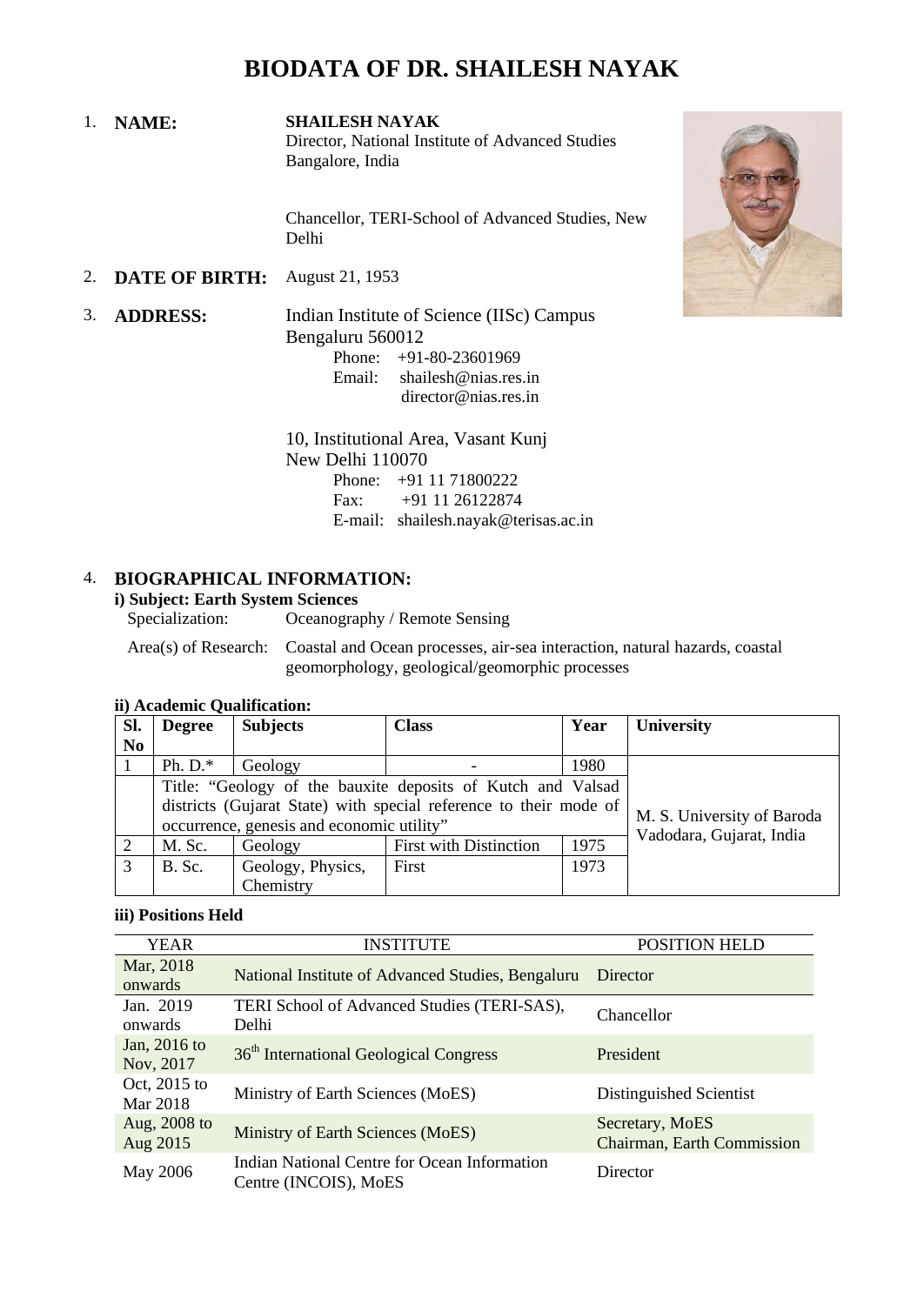| Feb. 2001                 | Space Applications Centre (ISRO)       | <b>Group Director</b><br>Marine & Water Resources |
|---------------------------|----------------------------------------|---------------------------------------------------|
| Jun 1998                  | Space Applications Centre (ISRO)       | Head<br>Marine & Water Resources                  |
| Jan, 1978 to<br>Apr, 2006 | Space Applications Centre (ISRO)       | Scientist at SAC, ISRO.<br>Ahmedabad              |
| Mar. 1977                 | Gujarat Engineering Research Institute | Senior Scientific Asst.                           |

#### **iv) Professional recognitions (honors, awards, prizes, honorary degrees) a) Fellowships**

- Academician, International Academy of Astronautics, Paris
- Fellow, Indian National Science Academy, New Delhi
- Fellow, Indian Academy of Sciences, Bengaluru
- Fellow, The National Academy of Sciences, India, Allahabad
- Fellow, International Society of Photogrammetry and Remote Sensing
- Honorary Member, The Association of Hydrologists (AHI), Visakhapatnam
- Fellow, Gujarat Academy of Sciences, Ahmedabad
- Fellow, Indian Society of Remote Sensing, Dehradun
- Fellow, Indian Geophysical Union, Hyderabad
- Fellow, Geological Society of India, Bangalore
- Fellow, Indian Meteorological Society, New Delhi
- Fellow, Indian Society of Geomatics, Ahmedabad
- Fellow, Mineralogical Society of India, Mysore
- Honorary Scientific Consultant, Office of the Principal Scientific Adviser (PSA), Govt. of India.

#### **b) Honorary Degrees**

- Honorary Degree of Doctor of Science, Assam University, 2013
- Honorary Degree of Doctor of Science, Andhra University, 2011
- Honorary Degree of Doctor of Science, Amity University, 2014

#### **c) Awards**

| <b>AWARD</b>                                                                                                                                                                             | <b>YEAR</b> | <b>CONFERRED BY</b>                                           |  |
|------------------------------------------------------------------------------------------------------------------------------------------------------------------------------------------|-------------|---------------------------------------------------------------|--|
| Lifetime<br>Achievement Awardin<br>Hari<br>Narain<br>Geosciences                                                                                                                         | 2013        | <b>Indian Geophysical Union</b><br>(IGU), Hyderabad           |  |
| Vikram Sarabhai Memorial Award for 2011-12                                                                                                                                               | 2012        | <b>Indian Science Congress Association</b><br>(ISCA), Kolkata |  |
| Bhaskara Award                                                                                                                                                                           | 2010        | <b>Indian Society of Remote Sensing</b><br>(ISRS) Dehradun    |  |
| Web Ratna 09 Platinum Award for Excellence in E-<br>Governance Initiatives for Tsunami Early Warning<br>System Project under the category "Innovative Use<br>of Technology" (Team award) |             | Dept. of IT and Communications,<br>Government of India        |  |
| Skoch Challenger Award for Security and Disaster<br>Management (for setting up Tsunami Warning<br>Centre)                                                                                | 2009        | <b>Skoch Development Foundation, New</b><br>Delhi             |  |
| Indian Space Research Organization's Team Award<br>for Snow and Glacier project                                                                                                          | 2008        | Indian Space Research Organization<br>(ISRO) Bengaluru        |  |
| Special Achievement in GIS (S.A.G.) Award (for<br><b>Tsunami Warning Centre)</b>                                                                                                         | 2008        | E.S.R.I., San Diego, USA                                      |  |
| Geospatial Solution of the Year<br>for Tsunami                                                                                                                                           | 2008        | Geospatial Today Magazine,                                    |  |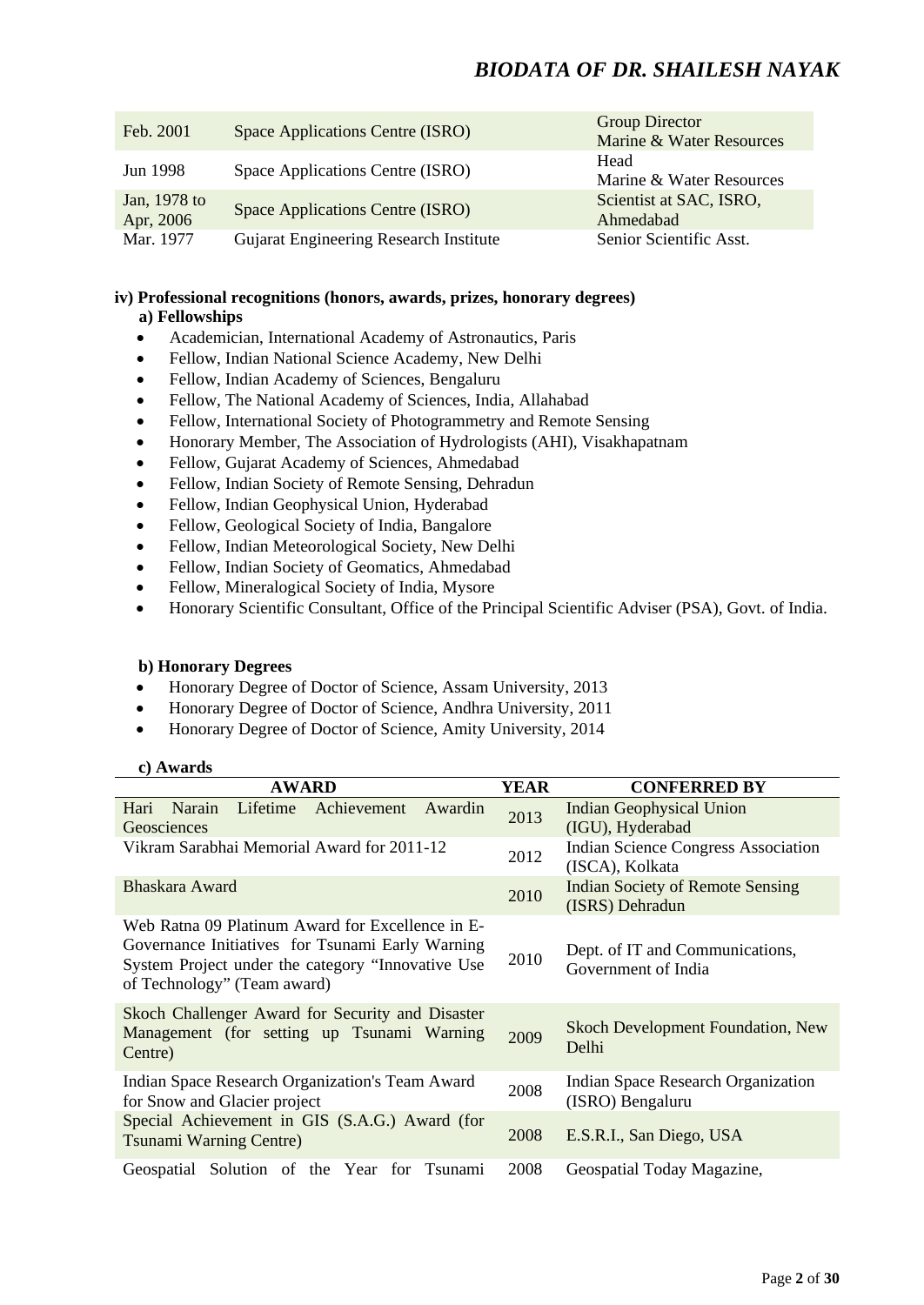| Warning System (Team Award to INCOIS)                                              |      | Hyderabad                                                     |  |
|------------------------------------------------------------------------------------|------|---------------------------------------------------------------|--|
| Team Award for Rajiv Gandhi National Drinking<br><b>Water Mission Project</b>      |      | <b>Indian Space Research Organization</b><br>(ISRO) Bengaluru |  |
| National Mineral Award (Applied Geology)<br>2005                                   |      | Ministry of Mines, Govt. of India                             |  |
| <b>Indian National Remote Sensing Award</b>                                        |      | <b>Indian Society of Remote Sensing</b><br>(ISRS) Dehradun    |  |
| Hari-Om Ashram Prerit Inter-University Smarak<br>Trust Prize for Geology (1981-82) | 1982 | Physical Research Laboratory (PRL)<br>Ahmedabad               |  |
| Dinesh Chokshi Memorial prize for highest marks in<br>M. Sc. (Geology) in $1975$   | 1975 | M.S. University of Baroda                                     |  |
| Special Mention E-Govt.<br><b>INCOIS'</b><br>Projects:<br>Tsunami Warning System   |      | PC Quest. Cyber Media (India) Ltd.                            |  |

#### **d) Convocation Addresses and Award Lectures**

- 1. Role of Remote Sensing in Weather and Climate Forecasting. Deliver popular talk in the Virtual Symposium on Tropical Meteorology (TROPMET-2020) organized by Indian Meteorological Society (IMS), Delhi and North Eastern Space Applications Centre (NESAC), Shillong, December 16, 2020
- 2. Earth System Science for Self-reliant India and Global Welfare.Virtual Indian International Science Festival 2020, Indian National Centre for Ocean Information Services, Hyderabad, December 13, 2020
- 3. Remote Sensing for National Development: The Legacy of Dr. Vikram Sarabhai. Foundation Day Lecture, ESSO-Indian Institute of Tropical Meteorology, Pune. November 17, 2020
- 4. CSIR Foundation Day Lecture. Sensing for National Development: the legacy of Dr Vikram Sarabhai. CSIR-NGRI, Hyderabad. September 26, 2020.
- 5. Building from Scratch: The Tsunami Warning System. Valedictory Address at Project Management Practitioners Conference 2018: Architecting Project Management for Value Creation, PMI Bangalore Chapter, Bengaluru, July 14, 2018
- 6. Convocation Address, Barkatulla Vishwavidyalaya, Bhopal, Feb. 24, 2018
- 7. Convocation Lecture, 5th Convocation of the Indian Institute of Space Science and Technology, September 14, 2017.
- 8. Convocation Lecture, 35th Convocation of the *Deen Dayal Upadhyay Gorakhpur University*, March 25, 2017
- 9. K. D. Malaviya Memorial Lecture, Probing Deep Earth: A Perspective, R & D Meet of ONGC Institutes and KDMPIE Foundation Day, *K. D. Malaviya Institute of Petroleum Exploration, Dehradun*, December 19, 2016
- 10. Towards Blue Economy: Role of GIS, First Dr. Roger Tomlinson Memorial Talk, *ESRI India Technologies Ltd. Delhi*, December 3, 2015
- 11. Plenary Talk.:Earth Observations to Services: An Indian Perspective. XXXIII. International Society of Photogrammetry and Remote Sensing Congress. Plenary-1, Prague. July 13, 2016.
- 12. Distinguished Lecture on Public Policy for Integrating Geo-Science Research to Societal Benefits: The Indian Perspective, 2015 AOGS Conference, *Asia Oceania Geoscience Society, Singapore*, August 6, 2015
- 13. Plenary Lecture on Opportunities and Challenges in Earth System Science Research in India, XII *International Symposium on Antarctic Earth Science, Scientific Committee on Antarctic Research, Goa*, July 13, 2015
- 14. India's Global Engagement in Earth System Science, Vikram Sarabhai Memorial Lecture, *Indian Society of Remote Sensing*, December 9, 2014
- 15. Towards Stewardship of Oceans, 23rd Vikram Sarabhai Memorial Lecture,*Indian Society of Remote Sensing*, Andhra University, Visakhapatnam. December 5, 2013
- 16. P.R. Pisharoty Memorial Lecture, Kerala Congress on Earth System Science: perspective, January 29, 2012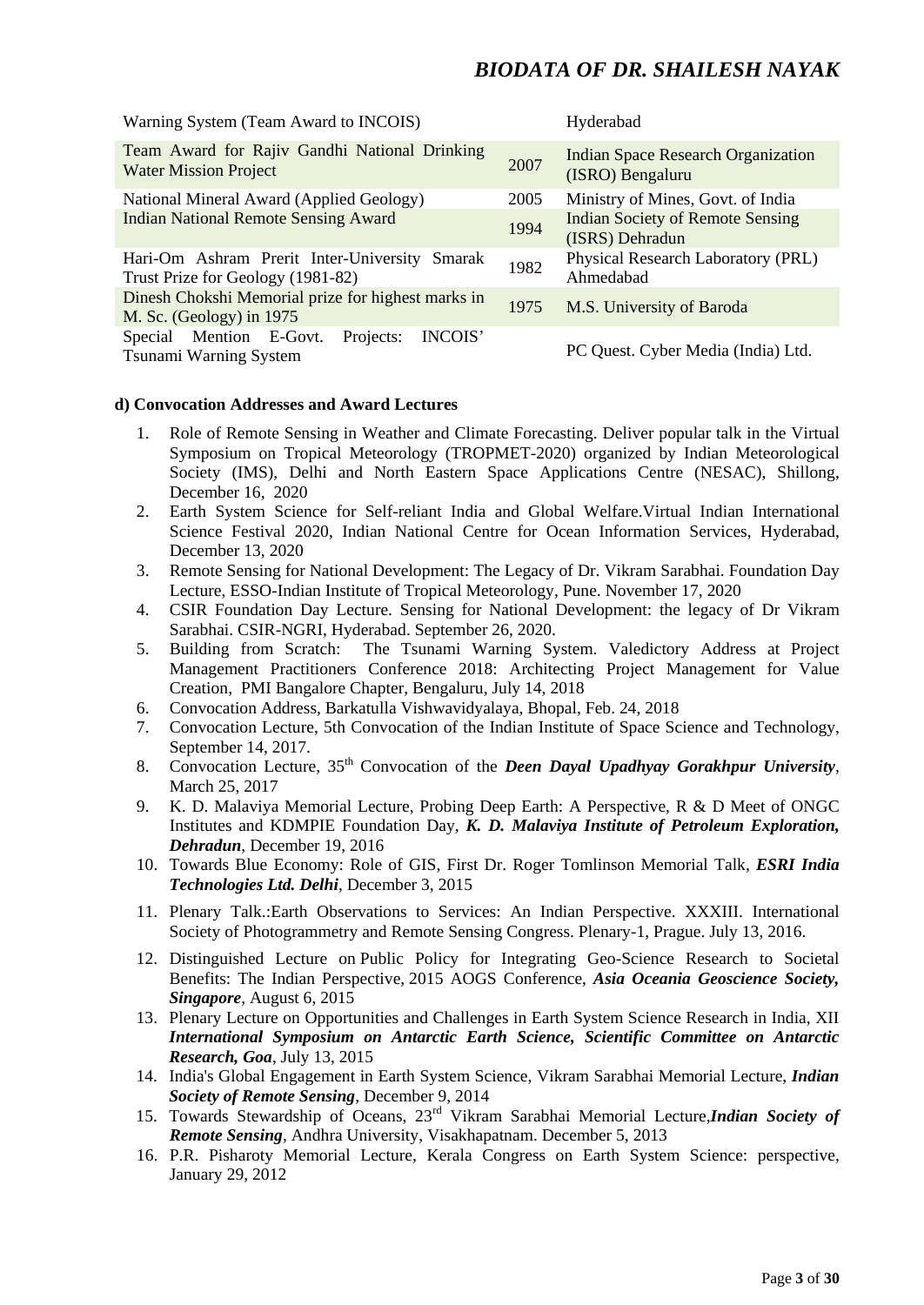- 17. 48th Convocation Address,*Shivaji University, Kolhapur*, January 25, 2012
- 18. Earth System Science: A Perspective, Platinum Jubilee Lecture, Earth System Science Session, *99thScience Congress, Bhubaneswar*, January 4, 2012
- 19. 79th Convocation Address, Climate Change and Humanity, *Annamalai University*, November 9, 2011
- 20. Prof. R. Vaidyanathan Lecture, *Geological Society of India*, on Remote Sensing for Coastal Geomorphology, Visakhapatnam, September 26, 2011
- 21. Managing Earth System Geospatially. Todarmal Lecture Series, XXX INCA *International Congress, Dehradun*, November 10, 2010
- 22. *Indian Society of Geomatics* Millennium Lecture, Impact of Climate Change on Coastal Zone, Ahmedabad, February, 4, 2010
- 23. H. Sidique Memorial Lecture and Gold Medal of Indian Geophysical Union, "Ocean and Society', *Wadia Institute of Himalayan Geology, Dehradun*, October 5, 2009
- 24. *Birbal Sahni Institute of Paleobotany* Foundation Day Lecture, 'Towards Climate Information and Services', Lucknow, September 10, 2009
- 25. 26<sup>th</sup> Convocation Address, *Gandhigram University*, Gandhigram, on 'Earth Science and Rural Development', July 18, 2009
- 26. *Indian Society of Remote Sensing* Pisharoty Memorial Lecture, The Planet Earth: Finite Resources and Civilizations, April 24, 2009, Ahmedabad
- 27. *Indian Geological Congress*  $12^{th}$  Foundation Lecture of IGC on Tsunami warning System for the Indian Ocean, 16<sup>th</sup> Convention of the Indian Geological Congress, National Geophysical Research Institute, Hyderabad, February 2, 2009
- 28. *Indian National Cartographic Association (INCA),* Dr. S.P. Chatterjee Memorial Lecture on, 'Remote Sensing and GIS for Coastal Zone Management', November 22, 2007, Visakhapatanam

#### **v) Membership of Academic/Professional Bodies:**

- Life Member, Astronautical Society of India (ASI), Bangalore
- Life Member, Indian Geological Congress (IGC), Roorkee
- Life Member, Indian Society of Geomatics (ISG), Ahmedabad
- Life Member, Indian Society of Remote Sensing (ISRS), Dehradun
- Life Member, Mangrove Society of India (MSI), Goa
- Life Member, Meteorological Society of India (MSI), New Delhi
- Life Member, Ocean Society of India (OSI)

#### 5. **INTELLECTUAL PROPERTY, TECHNOLOGICAL INNOVATIONS, NEW PRODUCTS ETC.**

- Conceptualized, installed and operationalized the Tsunami Early Warning system for India
- Algorithms and software for retrieving bio-geo-chemical parameters from ocean colour sensors has been provided to many institutions in the country.
- Satellite based technique for identifying potential fishing grounds has been operationally being utilized by the Indian National Centre for Ocean Information Services (INCOIS) for providing forecast to fishermen for the entire Indian coast.
- GIS-based model for selecting suitable sites for brackish water aquaculture

#### **Major R & D projects/programs implemented/being Implemented**

- As a Director of the National Institute of Advanced Institute of Advanced Studies, providing leadership towards integrating multidisciplinary research output towards sustainable development, conceptualize sustainability and developing policy framework for 'Blue Economy'.
- As a President of the International Geological Congress (IGC-2020) provided leadership to organize scientific activities, logistics and finances as well as interaction with the International Union of Geosciences.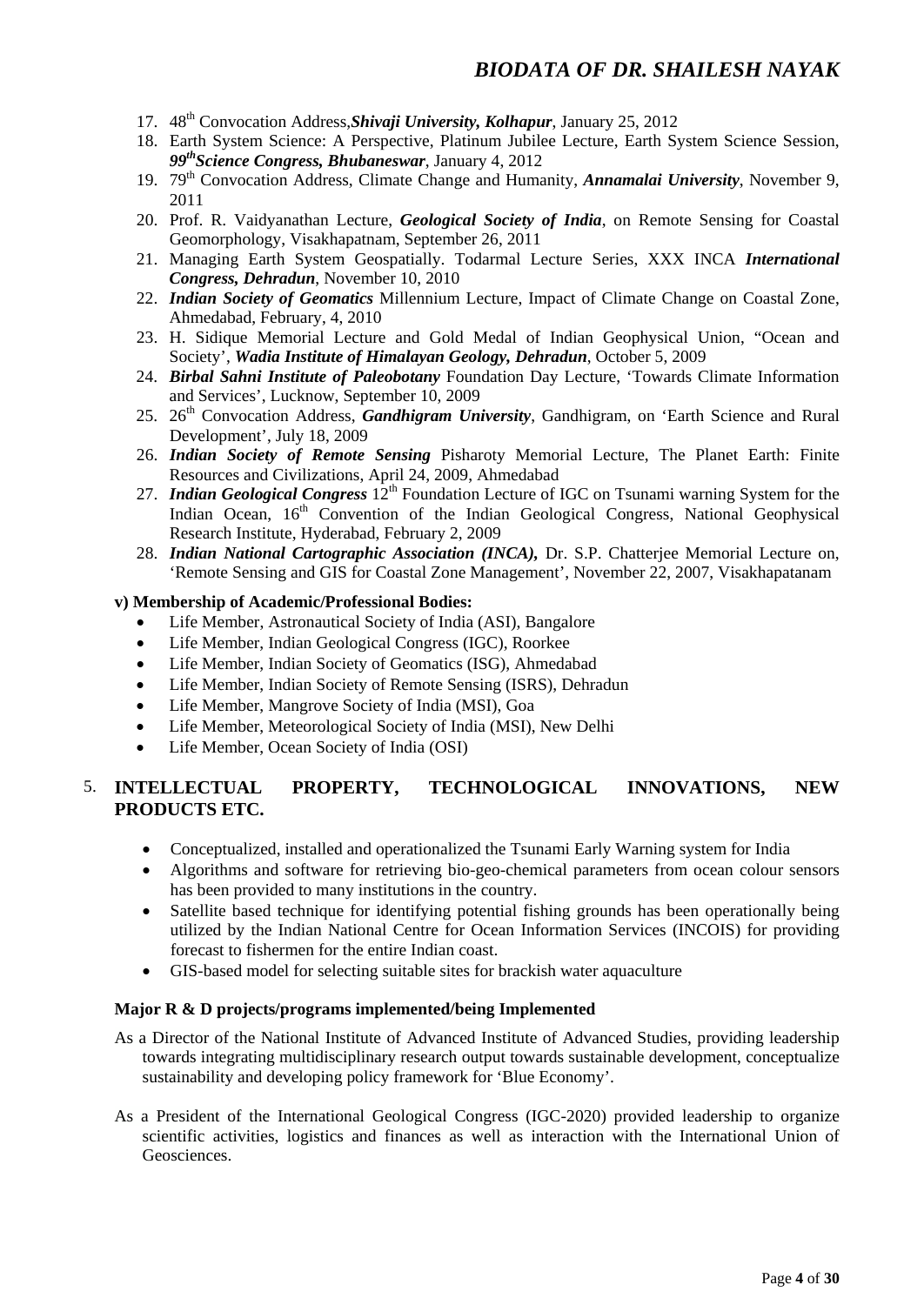As a Distinguished Scientist, mainly focused on scientific aspects understanding triggered earthquakes and their impact on society, guidance for developing the flood warning system for Chennai, providing direction and guidance for polar research in India and organizational and coordination issues for implementing international Indian Ocean Expedition.

As the Secretary, MoES, Dr. Shailesh Nayak has initiated several new programmes/centres/activities relating to Global change and use of earth system science for overall societal benefits. To name a few, monsoon mission, severe weather, Arctic research, evolution of Himalayas, earthquake research, ocean biogeochemistry, ocean ecosystem including modelling, multi-hazard warning system, marine resources and Antarctica data base organization and management, web and location-based services, building HPC infrastructure, development of human resources, etc. Due to his efforts, the forecast for weather, climate and hazards has improved considerably. A Centre for Climate Change Research has been established in Pune. A National Centre for Seismology is being set up. The setting up of a Coastal Research Centre has been initiated. A Training School for Climate and Earth System is being set up in Pune. He has initiated discussions and the preparation of a National Vision document on the role Earth Sciences should play in national issues. He also led an expert group for setting up National-GIS which is now under implementation.

As Project Director, Early Warning System for Tsunami and Storm Surge, May 2006, planned and implemented an Early Warning System involving network of seismic stations, tidal stations, bottom pressure recorders, and real time analysis of data, modelling of travel time, propagation of tsunami wave and inundation and generation of high resolution bathymetry and coastal topography data. The work involved direction, guidance, coordination of three departments/ministries and fourteen national institutions involving more than 300 scientists to design, develop and making such system operational in record time of 10 months at a cost of Rs.125 crores. Two major R & D projects, on the tectonic modelling of the Andaman Trench and History of Tsunami have been conceptualized and being implemented through NGRI, PRL, NCAOR, IITs and academic institutions. The capability of India was effectively represented in international fora. One of the major achievements was that the project was executed without any increase in the cost of the project.

Project Director, Argo Project, organized activities related to deployment of ARGO floats in the Indian Ocean, reception and processing data in near real time, quality checks, generation of products and applications. Various applications of Argo data are being developed.

As Director, INCOIS, provided direction and guidance for the societal services in the field of Potential Fishing Zone and Ocean State Forecast Advisories. The success of PFZ advisories is around 74 per cent and led to savings in time and fuel. Due to innovative methods, the user base in fishermen was increased to 27 per cent. The OSF is being widely used by shipping, Coast Guards and the Indian Navy.

A project on 'Chlorophyll Monitoring of the Indian Ocean' was conceptualized and being implemented using MODIS/OCM data. The project is envisaged to help to monitor ecosystem health and will provide input for ecosystem modelling.

As Director of INCOIS, various steps were taken to increase activities in operational oceanography.

At SAC, Conceptualized, executed and guided and provided leadership to following national level projects by involving many national and state level institutions in the field of coastal and marine environment.

Principal Investigator, Jan. 2004 - April 2006, Coastal Studies (inventory, zonation of coral reefs and mangroves, coastal geomorphology, sea level rise, shoreline change, coastal zone information system), and Snow and Glacier Studies (snow monitoring, glacier inventory and retreat, mass balance, information system) Funded by the Ministry of Environment and Forests, Govt. of India (Rs. 30 crores).

Focal Point, Meteorology and Oceanography Programme (funded by ISRO), and Satellite Coastal and Oceanographic Research. Funded by the Dept. of Ocean Development, GOI. 2003 to April 2006, Biological and Geological Oceanography component and Development of Cal Val site in the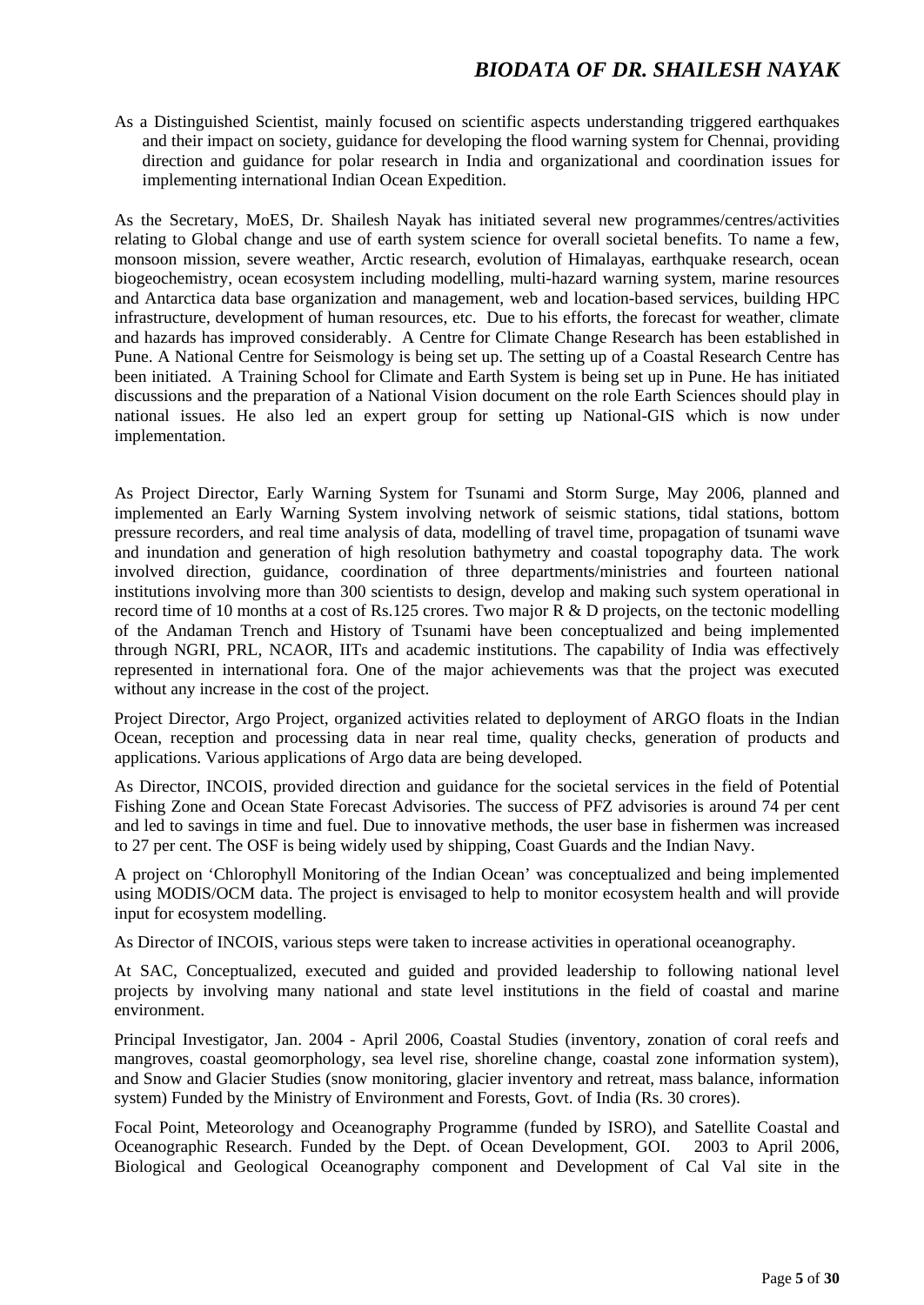Lakshadweep Sea (Rs. 5 crores)

Deputy Project Director, Satellite Coastal and Oceanographic Research. Funded by the Dept. of Ocean Development, GOI. Indian Remote Sensing Satellite (IRS) – P4 OCM Utilisation, ISRO. 1998-2003. Development of algorithms for retrieving bio-geo-chemical parameters from Ocean Colour Monitor (OCM), its validation and operationalization, development of methodology for of application of OCM data for fisheries and coastal processes (Rs. 7 Crores).

Focal Point. Development Plans of Kachchh District. Preparation of land and water resources development plans. 2001-2004 (Rs. 2.25 crores).

Deputy Project Director, Integrated Coastal and Marine Area Management Project, Funded by the Dept. of Ocean Development. GOI. 1998-2003. Development of methodology for eco-geomorphological zonation of mangroves and coral reefs using Indian Remote Sensing data (Rs. 1 Crore).

Principal Investigator, Coastal Zone Development. Joint project SPARRSO, Bangladesh and ISRO. Funded BY UN-ESCAP. 1997-2000. Transfer of technology to SPARRSO for coastal studies and specifically selection of brackish water aquaculture sites.

Principal Investigator, IRS P3 Validation Experiment – Ocean. Joint Project DLR, Germany and ISRO. 1995-98. Development of algorithms for retrieving bio-geo-chemical parameters and standardizing validation procedures using MOS-B data Rs. 30 Lakhs).

Project Leader; Land Use Mapping of Coastal Regulation Zone, Funded by the Ministry of Environment and Forests, GOI. 1993-1997. Developed techniques to delineate high tide line and low tide line using satellite data and generated database for the entire country's coastline on 1:25,000 scale and GIS based model for classifying coastal zone for managing coastal zone (Rs. 30 Lakhs).

Principal Investigator, Coastal Studies, Funded by the Dept. of Ocean development, GOI. 1990-1995. Developed methodology for identifying coral reef features and generated data base on coral reef, mangroves and areas under erosion and deposition on 1: 50,000 scale for the entire country's coastline Rs. 50 Lakhs).

Project Leader, Coastal Land Use Mapping for Brackish Water Aquaculture Site Selection, Remote Sensing Application Mission, Funded By the Ministry of Agriculture, GOI.1990-94. Generated data base on coastal land use on 1:50,000 scale and developed a model to integrate satellite-based information with *in situ* information on ecology, infrastructure, etc. to select sites for brackish water aquaculture (Rs. 30) Lakhs).

Project Leader, Coastal Environment, Remote Sensing Applications Mission (RSAM), Funded by the Ministry of Environment and Forests, Govt. of India (GOI). 1988-92. Generated database on coastal wetland/landform and shoreline change on 1:250,000 scale for the entire country's coastline Rs. 18 Lakhs).

Principal Investigator, Monitoring of Coastal Environment, Indian Remote Sensing Utilization Programme (IRS-UP), ISRO. 1984-1990. Developed methodology and classification system for identifying coastal wetland and landform and shoreline change. Prepared a detailed manual for the same (Rs. 32 Lakhs).

Principal Investigator, Coastal Morphology: A Case Study in the Gulf of Khambhat. End-to-End Experiment, National Natural Resources Management System, Indian Space Research Organisation (ISRO). 19

#### 6. **LIST OF TEN IMPORTANT PUBLICATIONS**

- 1. **Nayak, S**., Srinivasa Kumar, T. and Rama Rao, E. P. 2020. *Tsunami Watch and Warning Centres*; In Encyclopedia of Solid Earth Geophysics. (Harsh K. Gupta, Ed.), Springer Dordrecht, [https://doi.org/10.1007/978-3-030-10475-7\\_230-1.](https://doi.org/10.1007/978-3-030-10475-7_230-1) (invited contribution)
- 2. Srinivaskumar, T., Mahendra, R.S., **Nayak, S.**, Radhakrishnan, K., Sahu, K.C. 2010. *Coastal*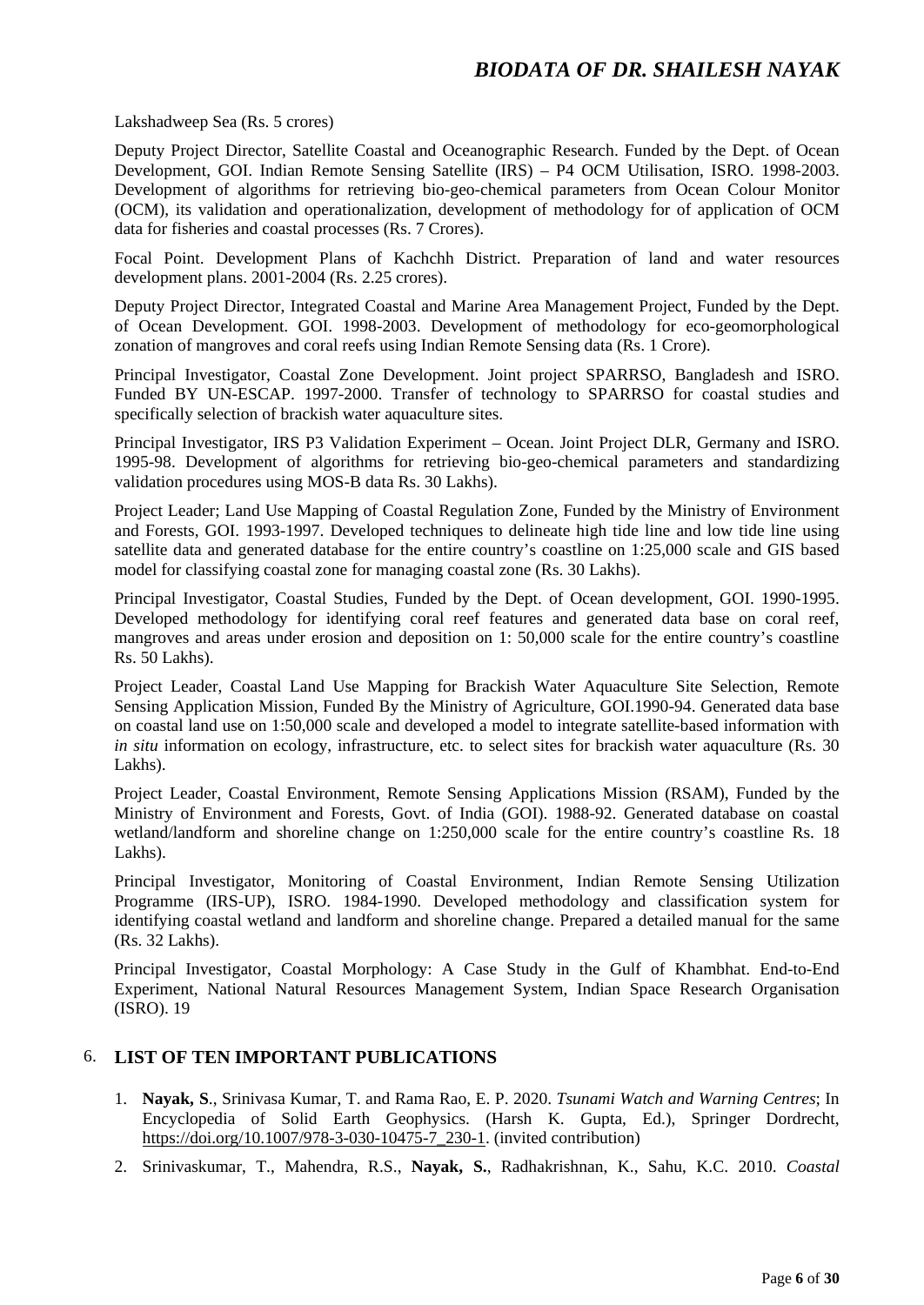*vulnerability assessment for Orissa State, East Coast of India*. Jour. of Coastal Research. 26(3):523- 534. (cited 264 times)

- 3. **Nayak, S.** 2009. *Application of Remote Sensing and GIS for Coastal Zone Management*. In the Manual of Geographic Information Systems (ed. M. Madden), The American Society for Photogrammetry and Remote Sensing, Bethesda, MD. pp. 1075-1094 (Invited contribution)
- 4. Vinaychandran, P. N., Chauhan, P., Mohan, M. and **Nayak, S.** 2004. *Biological response of sea around Sri Lanka to summer monsoon*. Geophysical Research Letters, 31:L01302. 2004. (cited 109 times)
- 5. Chauhan, P., Mohan, M., Sarangi, R. K., Beenakumari, **Nayak, S.** and Matondkar, S. G. P. 2002 *Surface chlorophyll a estimation in the Arabian Sea using IRS P4 Ocean Colour Monitor (OCM) satellite data*. Inter. Jour. of Remote Sensing*.* 23(8):1663-1676. 2002 (cited 78 times)
- 6. **Nayak, S.** and Bahuguna, A. 2001. *Application of remote sensing data to monitor mangroves and other coastal vegetation in India*. Indian Jour. Of Marine Sciences. 30(4): 195-213 (cited 128 times)
- 7. Solanki H.U., Dwivedi R.M., and **Nayak S**. Somvanshi, V.S., Gulati, D.K. Fishery forecast using OCM Chlorophyll concentration and ACHRR SST: Validation results off Gujarat Coast, Indina Inter. Jour. Remote Sensing 24 (18): 3691-3699. 2003. (cited 78 times)
- 8. **Nayak, S.,** Sarangi, R. K. and Rajawat, A. S. 2001. *Application of IRS P4 OCM data to study impact of cyclone on coastal environment of Orissa*. Current Science, 80(9):1208-1213. 2001. (cited 78 times)
- 9. **Nayak, S**. *Use of satellite data in coastal mapping.*Indian Cartographer, 22 : 147-157. (cited 62 times)
- 10. **Nayak**, S. and Sahai, B. *Coastal morphology: a case study in the Gulf of Khambhat*. Inter. Jour. of Remote Sensing, 6 (3 & 4): 559-567. 1985. (cited 61 times)

#### 7. **ACADEMIC AND RESEARCH ACTIVITIES:**

#### **National-Curricular**

- Member, Governing Board, The Energy and Resources Institute (TERI), New Delhi
- Member, Governing Board, Foundation for Ecological Security (FES), Anand
- Member, Governing Council, Indian Council of World Affairs, New Delhi
- Member, Governing Board, Research and Information System for Developing Countries (RIS), New Delhi
- Member, Apex Committee on STI Policy, Technology-led-Innovation Policy Framework 2020, DST, Govt. of India. (Jan 20)
- Member, Council, National Academy of Sciences, India (2019 onwards).
- Member, Thematic Group (TG-STI) on Policy Governance, PSA and DST, Govt. Of India
- Member, Indian National Commission for cooperation with UNESCO (INCCU), New Delhi. Sub- Commission on Natural Sciences (Jan 20).
- Member, Science and Engineering Research Board, Ministry of Science and Technology, GoI (2010-2015).
- Member, CSIR Society (2010-2015)
- Member of Strategic Policy Group, Cabinet Secretariat, July 2011.
- Member, CoS on National GIS (2011-13)
- Member, Executive Committee on Climate Change, PMO (2013-2015)
- Member, Consultative Group on Climate Change, Ministry of Environment and Forest, GoI (2012-2015)
- Chair, Standing Committee on Meteorology and Ocean Resources, National Natural Resources Management System, Planning Commission, GOI (August 2008-2015)
- Chair, Research Council, National Institute of Oceanography. Goa (2008-2015)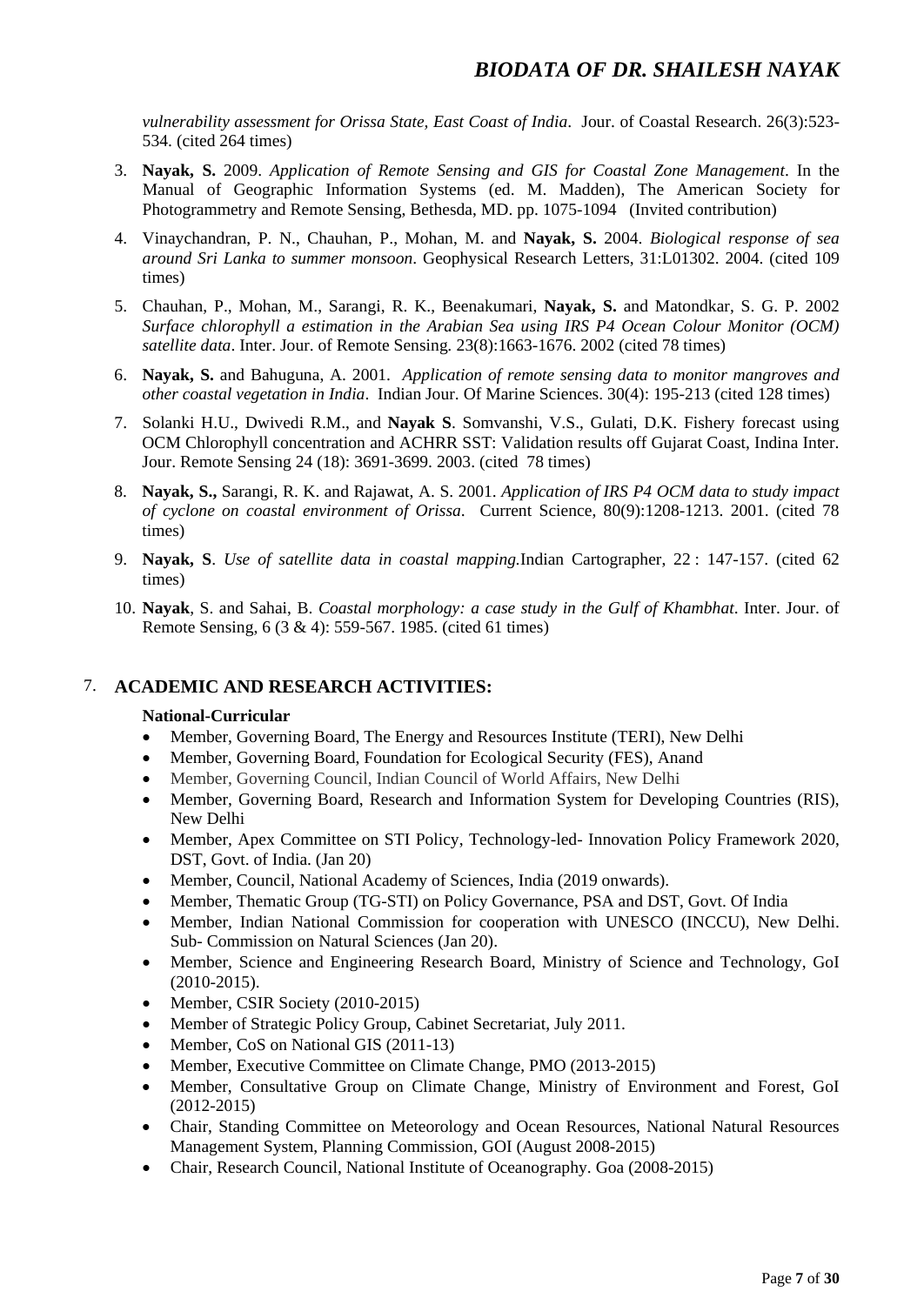- Member, DPRC, Ministry of Environment and Forest (Sci. F to G), Jan. 10, 2014
- Member, DPRC, Department of Information Technology (Sci. E to F), April 4, 2013, July 4, 2013
- Member, Peer Review Committee, DRDO, Sci. F to G, G to H, H to DS. July 5, 2013
- Member, Departmental Peer Review Committee, Extension of Service beyond the Age of Superannuation, DRDO. July, 30, 2013
- Member, GIS Advisory Board, National GIS Mission (2013-2014)
- Member, National Steering Committee on Climate Change, MoEF
- Member, Board of Governors, IISER, Pune; IISER, Kolkata
- Member, Apex Committee for DRDO Awards, 2012.
- Member, Advisory Board, State Awards in Science, M. P.
- Member, implementation of Modified FCS in Organizations under Ministry of Water Resources
- Member, Scientific Advisory Committee to the Prime Minister (2008-14)
- Member, Scientific Advisory Committee to the Cabinet (2008-15)
- Member, Search-cum-Selection Committee, CSIR
- Member, expert Committee, UNESCO Kalinga Prize for Popularizing of Science
- Member Award Making Committee, Ministry of Mines, GOI. January 21, 2014
- Member, Programme Advisory Committee on Natural Resources Management and Climate Change, MSSRF, Chennai
- Member, National Bio-resource Board, Delhi
- Visitor's Nominee, Selection Committee doe Selection of Professors/Associate Professors/Asst. Professors, IIT-Bombay

#### **b) International (Curricular)**

- Chair, Executive Board, Regional Integrated Multi-Hazard Early Warning System (RIMES) for Africa and Asia (2010-2015)
- Co-Chair, Core Committee for Hosting International Geological Congress in 2020 in India
- Represented India at Intergovernmental Global Ocean Observing System (I-GOOS), 2006-2008
- Represented ISRO at the International Ocean Colour Co-ordinating Group (IOCCG). 2001-2004

#### **c) National- Extra- Curricular**

- Chair, Research Council, ESSO-National Centre for Polar and Ocean Research (NCPOR), Goa.
- Chair, Research Council, ESSO-National Centre for Coastal Research, Chennai.
- Chair, Research Council, CSIR-National Environmental Engineering Research Institute, Nagpur.
- Chair, Research Council, Wadia Institute of Himalayan Geology (WIHG), Dehradun.
- Chair, Programme Advisory Committee Koyna Deep Borehole Research, Ministry of Earth Sciences, Govt. Of India (2020-2023).
- Chair, High Level Committee (HLC) for Merging of CSIR Laboratories CSIR -4PI, CSIR-NISCAIR, CSIR-NISTADS as per Apex Committee Proposal (2020).
- Chair, Monitoring Committee of CSIR Mission 'Safety & Security of Vital Installations', New Delhi.
- Chair, Committee of Experts to Review DST-Policy Research Centres, Department of Science and Technology (DST), New Delhi (2018 onwards)
- Chair, Blue Flag India National Jury, Blue Flag India, Pune (2018 onwards)
- Member, Review Committee, Centre of Atmospheric and Oceanic Sciences (CAOS), Centre for Earth Sciences (CEaS) and Divecha Centre for Climate Change (DCCC) at IISc, Bangalore (2018)
- Chair, Expert Group on National Geospatial Policy (NGP), Department of Science and Technology (DST), New Delhi (2018 onwards)
- Chair, Vikram Sarabhai Centenary Celebrations Committee, Indian Space Research Organization, Bengaluru (Dec. 2012 onwards)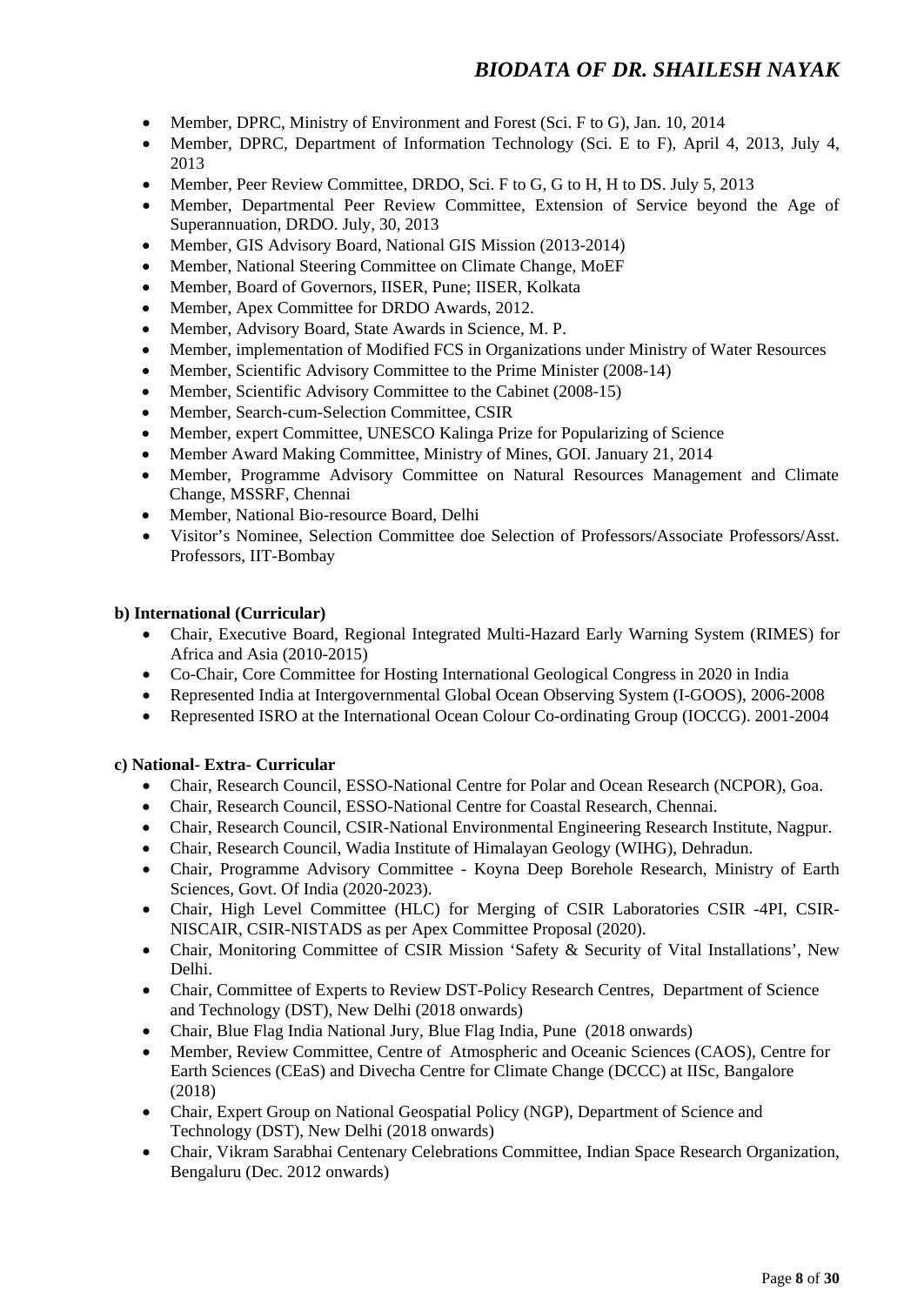- Chair, National SCAR Committee, Indian National Science Academy, New Delhi (2016-2019)
- Chair, Project Appraisal and Monitoring Committee, Ocean Science and Resources. Ministry of Earth Sciences (2015-). November19-20, 2015
- Chair, National Organising Committee, International Symposium on the Indian Ocean ' Dynamics of the Indian Ocean: Perspective and Retrospective' to Celebrate 50th Anniversary of Completion of International Indian Ocean Expedition (IIOE) and Golden Jubilee of CSIR-National Institute of Oceanography (NIO), Goa. November 30- December 4, 2015
- Member, Governing Council, The Energy Research Institute, Delhi. (2012 onwards)
- Chair, Research Advisory Committee, Centre for Earth Science Studies, Thiruvananthapuram (2007-14)
- Chair, Governing Body, Birbal Sahni Institute of Paleobotany, Lucknow (2010-2014)
- Chair, Governing Board, Gujarat Energy Research and Management Institute, Gandhinagar (2013 onwards)
- Chair, National Resources Data Management System, Department of Science & Technology (2009-2015)
- President, Indian Social Science Academy (2021-22)
- President, Federation of Indian Geoscientists Association, Hyderabad (2014-2017)
- President, Indian Geophysical Union (2014-2016, 2016-2018, 2020-2022)
- President, Indian Society of Geomatics (2010-14)
- President, Indian Meteorological Society (2012-14)
- President, Indian Society of Remote Sensing (2008-2010, 2016-2018)
- President, Mangrove Society of India (2016 onwards)
- Adviser, Interview Board (Additional Director General, P & A, G. S. I.), UPSC, New Delhi. November 9, 2015
- Chair, GeoSmart India Awards Committee, Geospatial, December 17, 2015
- Chair, Bhatnagar Prize Award Committee for Earth Science, Sep. 4, 2015
- Chair, Award Committee, Indian Society of Geomatics, Ahmedabad
- Member, Editorial Advisory Board, GIS Development
- Member, Advisory Committee, Centre for Mathematical Modelling and Computer Simulation, Bangalore (2007 - 2008)
- Member of Editorial Board, Indian Journal of Marine Science, National Institute of Scientific Communications (2001-2004), Delhi and Geospatial Today, Hyderabad
- Member, National Coastal Zone Authority, MOEF
- Member, Scientific Research Advisory Board, Nansen Environmental Research Centre-India, Kochi (2007 onwards)
- Member, Scientific Advisory Committee, Institute of Seismological Research, Gandhi Nagar (2007 onwards)
- Member, Expert Committee of NRDMS Programme, DST, New Delhi (2007-2008)
- Member, Committee to update and develop Curricula in RS, GIS, GPS and allied subjects, DOS, Bangalore
- Member, Research Advisory Committee, Wadia Institute of Himalayan Geology, Dehradun (2003-06)
- Member, Coastal Protection and Development Advisory Committee (CPDAC), Ministry of Water Resources, GoI. (1999-2008)
- Member, Programme Advisory Committee, Earth Sciences (PAC-ES) Dept. of Science and Technology, GOI (2004-07, 1998-2001)
- Member, Gujarat Coastal Zone Authority, Gandhinagar
- Member, Expert Group on SAR Interferometer, Department of Science & Technology, GoI (2002-2006)
- Member, Sub-Group I on Cyclone Early Warning System, NDMA
- Chair, Assessment Board, National Institute of Hydrology, Roorkee. Jan. 17, 2014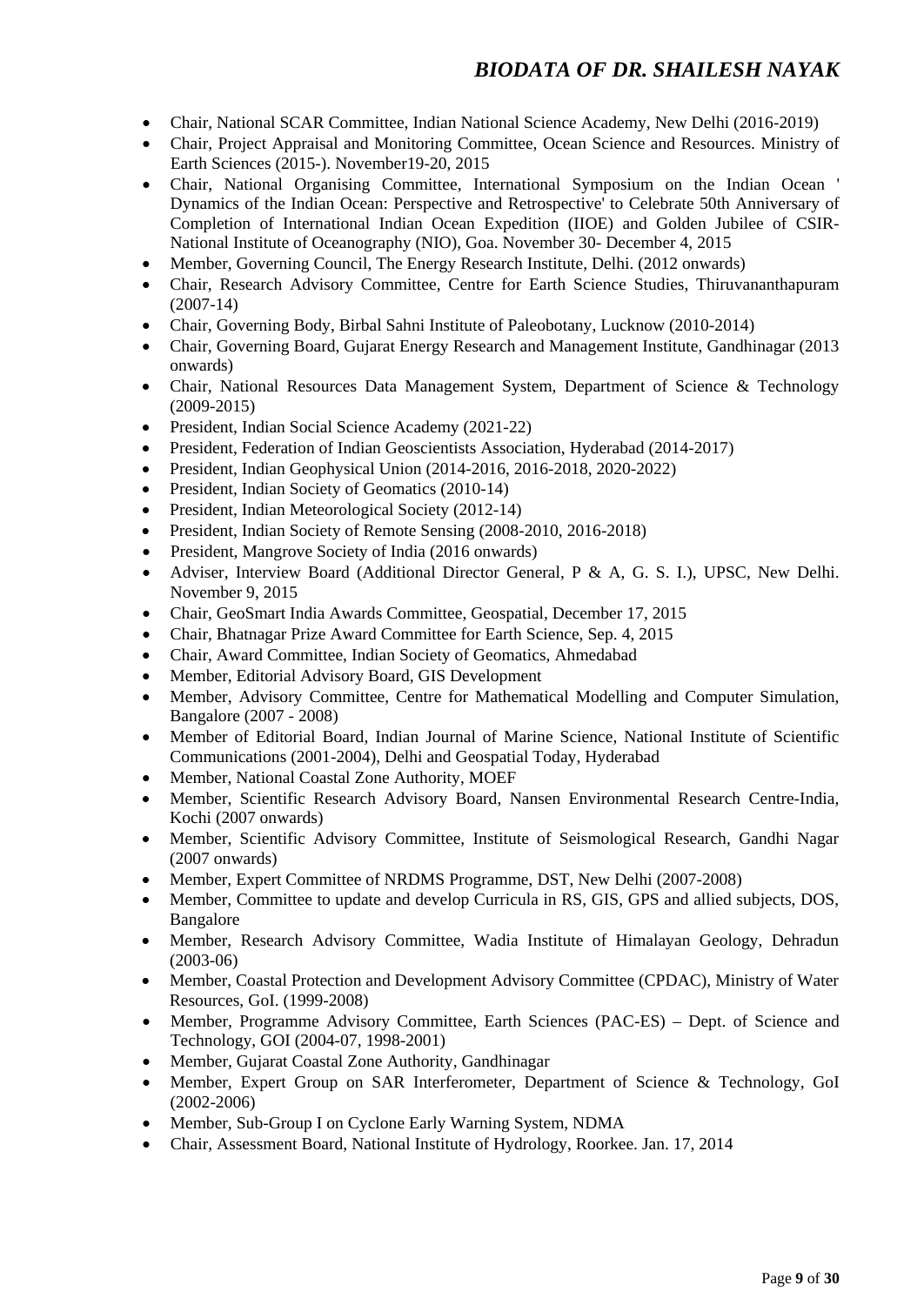#### **d) International-Extra-Curricular**

- Regional Representative, Asia, International Society of Photogrammetry and Remote Sesnsing
- President, International Geological Congress-2020 (Dec. 2015 2017)
- Member, Integrated Global Ocean Observing System (IGOS) Coastal Theme. 2003-2006.
- President, International Society of Photogrammetry and Remote Sensing (ISPRS), Technical Commission IV on 'Geo-databases and Digital Mapping' (2004-2008).
- Secretary, International Society of Photogrammetry and Remote Sensing (ISPRS). Technical Commission VII on Resource and Environmental Monitoring and Chairman, ISPRS WG VII/3 on 'Integrated Monitoring System for Resource Management' (2000-2004).
- Co-ordinated various activities of ISPRS Technical Commission I on 'Sensors, Platforms and Imagery.' (1996-2000).
- Organized an International training program on "Remote Sensing of Ocean Colour: Techniques & Applications", sponsored by IOCCG, POGO and ISRO during February 12-23, 2001 at SAC Nine participants from abroad and eleven participants from India attended the training program.
- Faculty Member in a Training Course on "Ocean Colour", Asian Institute of Technology, Organized by NASDA, Bangkok, Thailand, December, 2000
- Faculty member in a training course on "Remote Sensing and GIS for Coastal Applications". organized by SEAMEO BIOTROP at Bogor, Indonesia during October 20-29, 2001. Delivered lectures and conducted tutorials on Ocean Colour
- A Pre-Conference Training Module on Ocean Colour was organized during PORSEC 2000 during Nov. 30 - Dec.2, 2000 at Goa. An interactive CD-ROM was developed
- Organized a Tutorial on 'Integrated Coastal Zone Management', Pre-symposium Tutorial, ISPRS TC VII Symp. December 2, 2002
- Chaired Book Discussion Programme on Rao, U. R. India's Rise as a Space Power. New Delhi: Foundation Books, 2014. Bagla, Pallav & Subhadra Menon. Reaching for the Stars: India's Journey to Mars and Beyond. New Delhi: Bloomsbury, 2014. At India International Centre, New Delhi, April 8, 2015
- Radio Talk on Exploring the Unexplored Antarctica. National Channel, All India Radio. June 17, 2015
- Chairman, Indian Ocean Global Ocean Observing System (IO-GOOS). (2006-2012)
- Member, International Expert Committee, Institute of Remote Sensing and Digital Earth, Chinese Academy of Sciences, China (2013 onwards)
- Chair, Indian Ocean Observing System Resource Forum (IRF) (2009-2013)
- Vice Chair, Intergovernmental Coordinating Group on Indian Ocean Tsunami Warning System (ICG-IOTWS), (2007-2011)
- Member, OGC Global Advisory Council, USA
- Executive Committee Member, Partnership for Observation of Global Ocean (POGO), 2006-07

#### **e) Important Committees**

- Chair, Committee to Review the Issues related to Coastal Regulation Zone Notification, 2011. Ministry of Environment and Forests, GoI. Formed in June 17, 2014. Submitted Report to the H'ble Minister, Ministry of Environment and Forests on January 19, 2015
- Chair, Standardization of Methodology for Demarcation of HTL/LTL, Ministry of Environment and Forests, GoI
- Chair, National GIS Interim Core Group, Planning Commission, GOI. Oct, 2011
- Chair, Task Force on Procedures from Mapping Technology, GOI, 2010

#### 8. **INVITED TALKS**

- a. International: 38
- b. National: 85
- c. Academic Institutes: 51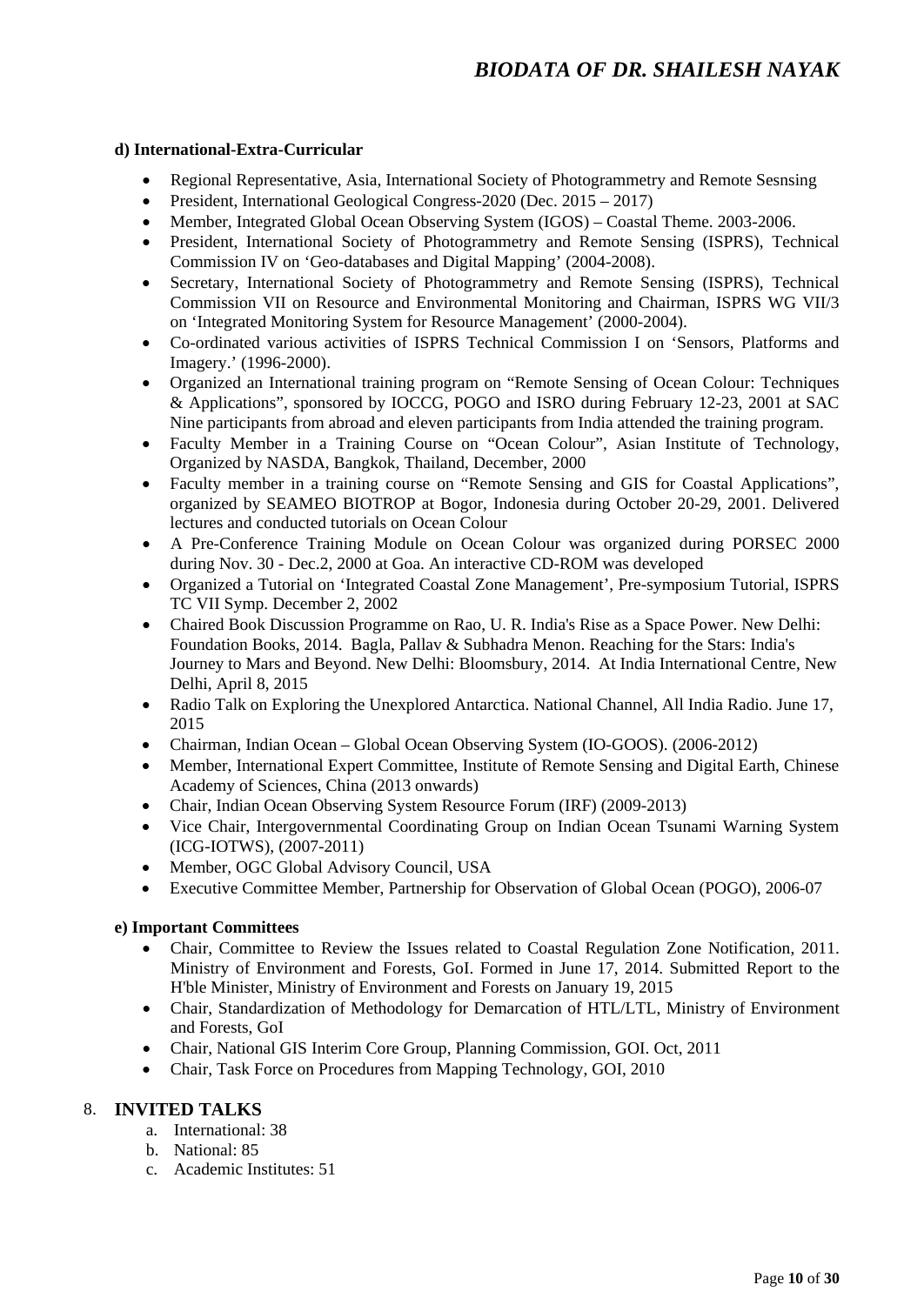Related to Earth system science research and societal benefits, Future Earth, Changing climate, Climate resilience, Impact of climate on coastal environment, Climate information and services, Stewardship of Oceans, Ocean observations and services, Ocean biology and coastal processes, Blue economy, Energy from oceans, Arctic and Antarctica, Himalayan glaciers, Polar science and climate, Geoscience and public policy, Scientific drilling, Monsoon Mission, Forecasting monsoon, Monsoon variability, Disaster and risk reduction, Ocean hazards, Tsunami warning system, Earthquake Risk, Bhuj earthquake, High impact weather, Landslides, Oil spills, Remote sensing Applications, Geographic Information System ((GIS), GIS policy, Data sharing, Ocean data and management, Ocean colour remote sensing, OCEANSAT, Remote sensing applications to fisheries, Remote sensing and coastal zone regulations,, Integrated coastal zone management, Coastal and marine biodiversity, Coastal Mapping, Coastal geomorphology, Space technology for water cycle, Water quality, etc.

#### 9. **RECOGNIZED PH. D. GUIDE**

| <b>University</b>                             | <b>Subject</b>                  |
|-----------------------------------------------|---------------------------------|
| Andhra University, Vishakhapatnam             | Oceanography                    |
| <b>Berhampur University, Berhampur</b>        | Marine Science                  |
| <b>Gujarat University, Ahmedabad</b>          | Geology-Remote Sensing          |
| Vikram University, Ujjain                     | Geology                         |
| <b>University of Pune, Pune</b>               | Geology                         |
| University of Rajasthan, Jaipur               | Geology                         |
| <b>Mangalore University, Mangalagangothri</b> | Marine Geology & GeoinforMatics |
| Nirma University, Ahmedabad                   | Geology, Earth Science          |

#### 10. **NUMBER OF PH.D.S GUIDED**

| <b>Name</b>                        | <b>Topic</b>                                                                                                                                                    | Year of<br>Award | <b>University</b>                     |
|------------------------------------|-----------------------------------------------------------------------------------------------------------------------------------------------------------------|------------------|---------------------------------------|
| <b>Sumisha Velloth</b>             | Habitat Classification of Coral Reefs of India using<br>Multispectral and Hyperspectral Remote Sensing Data                                                     | 2015             | Mangalore<br>University,<br>Mangalore |
| Janaki Janak<br><b>Desai</b>       | Applications of Remote Sensing Techniques and GIS to<br>Study Fluvio-Geomorphology and Evolution of Ganga River<br>covering parts of Uttar Pradesh, India       | 2014             | Gujarat<br>University,<br>Ahmedabad   |
| <b>Mini Raman</b>                  | Estimating Primary Production in the Arabian Sea using<br><b>Satellite Derived Data</b>                                                                         | 2014             | Mangalore<br>University,              |
| <b>Thomaskutty</b><br>A.V.         | Study of Sediment Dynamics along the Coastal Waters off<br>Karnataka based on Remote Sensing and GIS Techniques                                                 | 2012             | Mangalore<br>University               |
| <b>Navin Kumar</b><br><b>Bollu</b> | A Remote Sensing and GIS Mineral Prognostic Study in parts<br>of SE Rajasthan                                                                                   | 2009             | Vikram<br>University,<br>Ujjain       |
| Ramanuj<br><b>Banerjee</b>         | Seismic Hazard Zonation Of Kachchh Area Using Remote<br>Sensing                                                                                                 | 2009             | Pune<br>University                    |
| R. K. Sarangi                      | Impact of surface feature changes on phytoplankton<br>variability in seas off southern part of the Indian peninsula: a<br>remote sensing approach               | 2008             | Berhampur<br>University               |
| A. S. Rajawat                      | Reconstruction, evolution and significance of paleo-drainage<br>network in Western Rajasthan: an investigation based on<br>multi-sensor satellite data and GIS. | 2006             | Vikram Univ,<br>Ujjain                |
| <b>Devendra</b><br><b>Kumar</b>    | Application of satellite-derived terrain parameters for the<br>geomorphic and structural studies in the Jharia coal field,<br>Jharkhand.                        | 2006             | Rajasthan<br>University,<br>Jaipur    |
| Yashwant<br>Pradhan                | Circulation and dispersal pattern in the Bay of Bengal $-$ a<br>study based on satellite derived ocean colour applications                                      | 2005             | Berhampur<br>University<br>Berhampur  |
| <b>B.</b> Deshmukh                 | Geomorphological study of coral reefs in a part of Gulf of<br>Kachchh using remote sensing data                                                                 | 2004             | Vikram<br>University,<br>Ujjain       |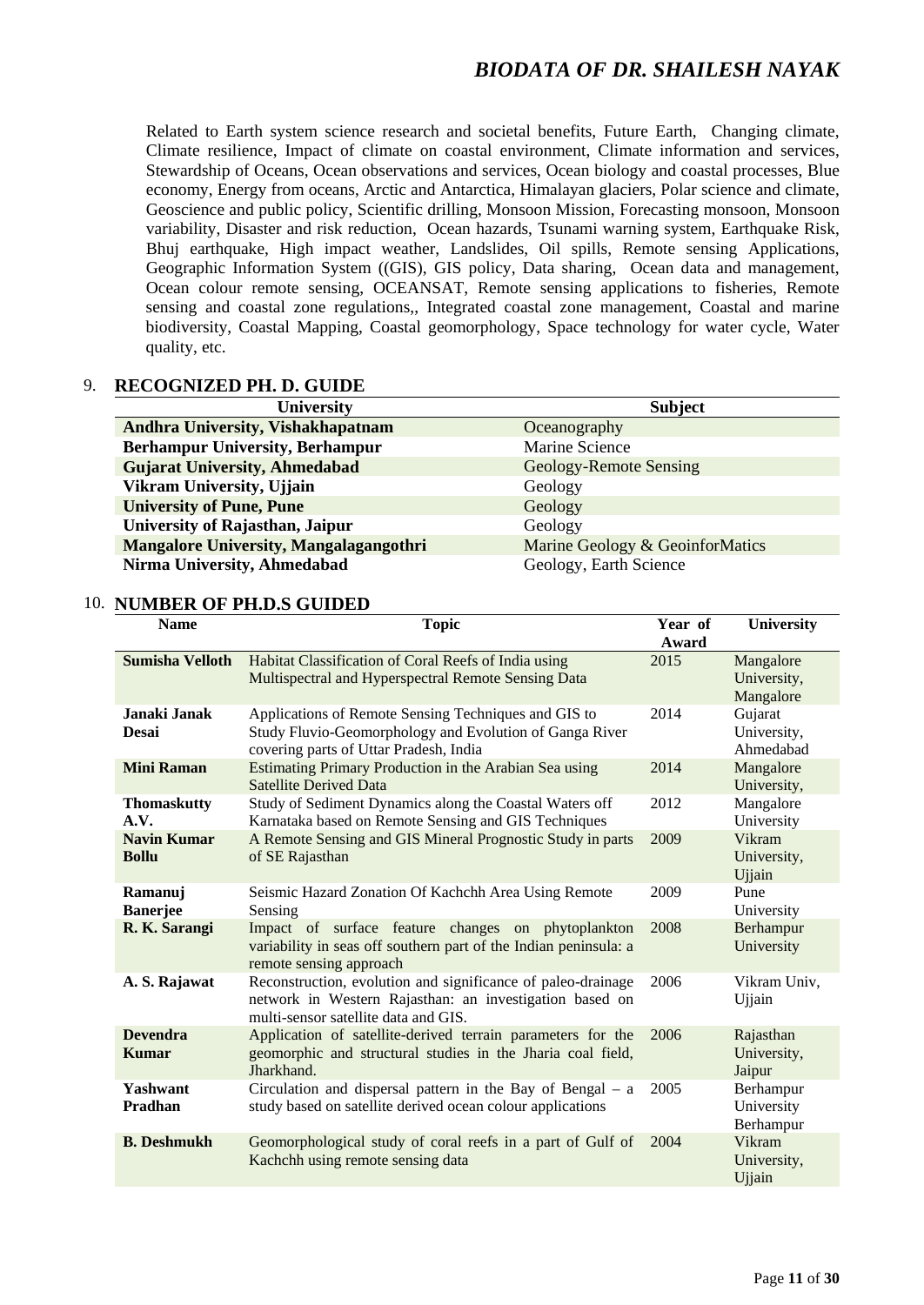#### 11. **CHAIR IN INTERNATIONAL CONFERENCES**

- 1. Moderator. Climate Change Adaptation in Coastal Areas & other Sectors. Side Event at the Twentyfirst Session of the Conference of Parties, Paris. Society for Integrated Coastal Zone Management, Ministry of Environment, Forest and Climate Change. December 9, 2015
- 2. Launch of IIOE -2 and Closing Session. Symposium on the Indian Ocean ' Dynamics of the Indian Ocean: Perspective and Retrospective' to Celebrate 50th Anniversary of Completion of International Indian Ocean Expedition (IIOE) and Golden Jubilee of CSIR-National Institute of Oceanography ( NIO), Goa. December 4, 2015
- 3. Historical climate trends and climate change projections. Workshop on Climate Change Projections, Vulnerability and Adaptation under the aegis of Third National Communication. Ministry of Environment and Forests and Climate Change. October 28, 2015
- 4. Geopolitics of the Polar Region. International Conference on Geopolitics of Arctic-Antarctic-Himalaya, LIGHTS Research Foundation (Learning in Geography, Humanities and Science), New Delhi. September 29, 2015
- 5. Make in India. Brain-Storming Meeting on Radar Meteorology. IISc and ESSO-IMD, Bangalore. September 26, 2015
- 6. Panel Discussion and Closing Session. WMO 3rd International Monsoon Heavy Rainfall Workshop. ESSO-IMD. New Delhi. September 24, 2015
- 7. President, Federation of Geoscience Associations, Hyderabad (2014-17)
- 8. President, Indian Union of Geophysics, Hyderabad (2014-17)
- 9. Plenary Session on Future Earth. ISPRS Technical Commission Mid Term Symposium on 'Operational Remote Sensing Applications: Opportunities, Progress and Challenges. ISRS and ISG, Hyderabad. December 9, 2014
- 10. Oceans and Monsoons, International Conference on 'Celebrating the Monsoon' IISC, July 26, 2007, Bangalore
- 11. POGO Business, 8<sup>th</sup> POGO Meeting, Qingtao, China, January 19, 2007
- 12. "Implementation Strategy for Coastal Module of GOOS." 3<sup>rd</sup> Regional GOOS Forum, Cape Town, South Africa, November 14-17, 2006
- 13. Remote Sensing, 4<sup>th</sup> Annual Meeting of IO-GOOS, Zanzibar, October 10-12, 2006
- 14. Early Warning System for various marine hazards Present Status" at the International Conference on Marine hazards and opportunities", July 3, FICCI, Chennai
- 15. Silver Jubilee Symposium on Antarctica Expedition, May 25-26, 2006

## **Research Papers**

- 1. **Nayak, S**. 2020. Sensing for National Development: the legacy of Dr Vikram Sarabhai. Jour. Indian Society of Remote Sensing , 48 (8): 1101-1120. [https://10.1007/s12524-020-01156-x.](https://10.0.3.239/s12524-020-01156-x)
- 2. **Nayak, S.** 2020. Charting a new course for Oceans. Preface, Special Section, Current Science (Guest Editor), 118 (11): 1679-1680.
- 3. **Nayak, S.** 2020. Ocean Science to Services. Sentinels of the Seas. Geography and You (Guest Editor). Vol. 20, Issue 6-7, No. 144-145. pp.4-5.
- 4. **Nayak, S.** 2020. Towards Blue Economy: a perspective. Indian Jour. of Geoscience, 74 (3): 191-196
- 5. **Nayak, S.** and Suba Chandran D. 2020. Arctic: why India should pursue the North Pole from a science and technology perspective? Current Science, 119 (6): 901-904
- 6. S. S. C. Shenoi1, P. L. N. Murty, Ch. Patanjali Kumar1 , B. Ajay Kumar , M. V. Sunanda, K. Siva Srinivas, J. Padmanabham, Dipankar Saikia, E. Pattabhi Rama Rao and **Shailesh Nayak**, 2020. Are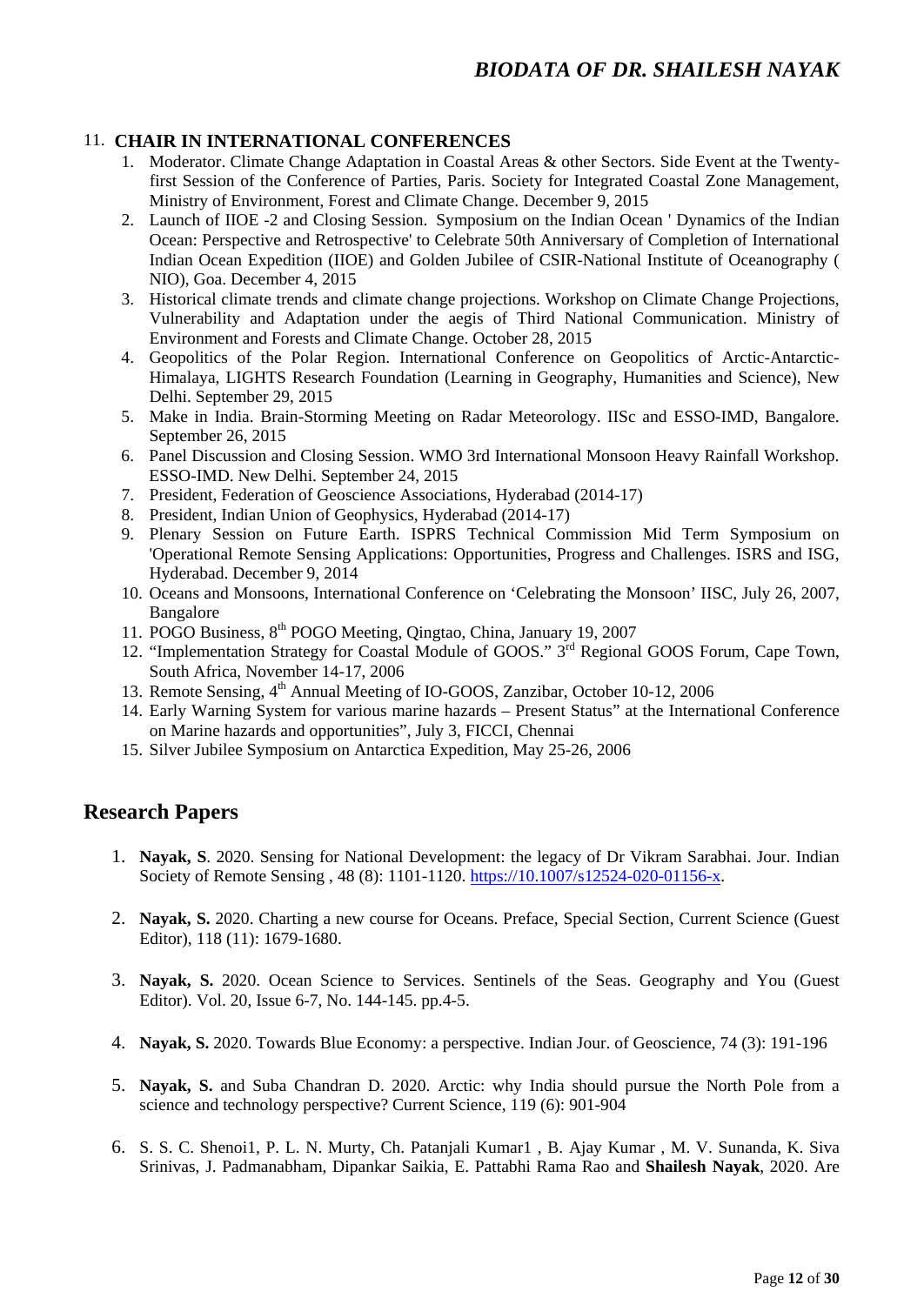we ready for a major tsunami in the Indian Ocean? Special Section, Sustainable Ocean Technologies, Current Science, 118 (11): 1753-1759.

- 7. Senthil Kumar, A., Aparna, N. and **Nayak, S**. 2020. Remembering IRS-1C Mission: "Game Changer" of Indian Earth Observation Program. J. Indian Society of Remote Sensing. DOI: 10.1007/s12524- 020-01 183-8.
- 8. **Nayak, S**. (Ed.). 2020. Special Section, Quarter Century of Sustainable Ocean Technologies. Current Science (Guest Editor), 118 (11): 1679-1785
- 9. Are we ready for a major tsunami in the Indian Ocean? 2020. S. S. C. Shenoi1, P. L. N. Murty, Ch. Patanjali Kumar1 , B. Ajay Kumar , M. V. Sunanda, K. Siva Srinivas, J. Padmanabham, Dipankar Saikia, E. Pattabhi Rama Rao and **Shailesh Nayak**, Special session on Sustainable Ocean Technologies, Current Science, 118(11): 1753-1759
- 10. Hegde, V S., Nayak, SR., Shalini, G., Gosavi, K.D., Rajawat, A.S. and Ramana, I.V. 2019. OCM derived chlorophyll-a dynamics in the nearshore region of the central west coast of India: Implications for fish catch in the area. J. of Marine Biology & Oceanography, 8:2, pp. 1-6.
- 11. Krishnan, R., Sabin, T.P., Madhura, R.K., Vellore, R.K., Mujumdar, M., Sanjay, J., **Nayak, S.** and Rajeevan, M. 2019. Non-monsoonal precipitation response over the Western Himalayas to climate change. Climate Dynamics, <https://doi.org/10.1007/s00382-018-4357-2>
- 12. Goswami, D., Akkiraju, V. V., Mishra, S., Roy, S., Singh, S. K., Sinha, A., Gupta, H., Bansal, B. K. and **Nayak, S.** 2017. Rock strength measurements on Archean basement granitoids recovered from scientific drilling in the active Konya seismogenic zone, western India. Tectonophysics712-713:182-192.
- 13. **Nayak, S.,** Mohan, R., Ravichandran, M., Pant, N., Ganju, A. and Sathyakumar. 2017. Recent Antarctic Research in India: A Report of the National Committee to SCAR. Proceedings of the Indian National Science Academy 83(2):245-248.
- 14. Srinivasu, U., Ravichandran, M., Han, W., Sivareddy, S., Rahman, H., Li, Y. and **Nayak, S.** 2017. Causes or the reversal of North Indian Ocean decadal sea level trend in recent two decades. Climate Dynamics, DOI:101007/s00382-017-3551-y.
- 15. Thomaskutty, V., **Nayak, S.** and Bhat, G. 2016. Estimation of extremes in the southern Arabian Gulf. Jour. of Oceanography and Marine Science, 7(3): 24-32. DOU:10.5897/JOMS2016.013
- 16. Harikumar, R., BalaKrishnan Nair, T. M., Rao, B. M., Rajendra Prasad, Phani, P. R., Nagaraja, C., Ramesh Kumar, M., Jeyakumar, C., Shenoi, S. S. C. and **Nayak, S.** 2016. Ground-zero met-ocean observations and attenuation of wind energy during cyclonic storm, Hudhud. Current Science, 110 (12):2245-2252.
- 17. B.R. Arora, B.K. Bansal, S.K. Prajapati…. **S. Nayak.** 2016. Seismo-tectonics and seismogenesis of Mw 7.8 Gorkha Earthquake and its aftershocks. Jour. Asian Earth Sciences, 2016. http://dx.doi.org/10.1016/J.Jseaes. 2016.07.018.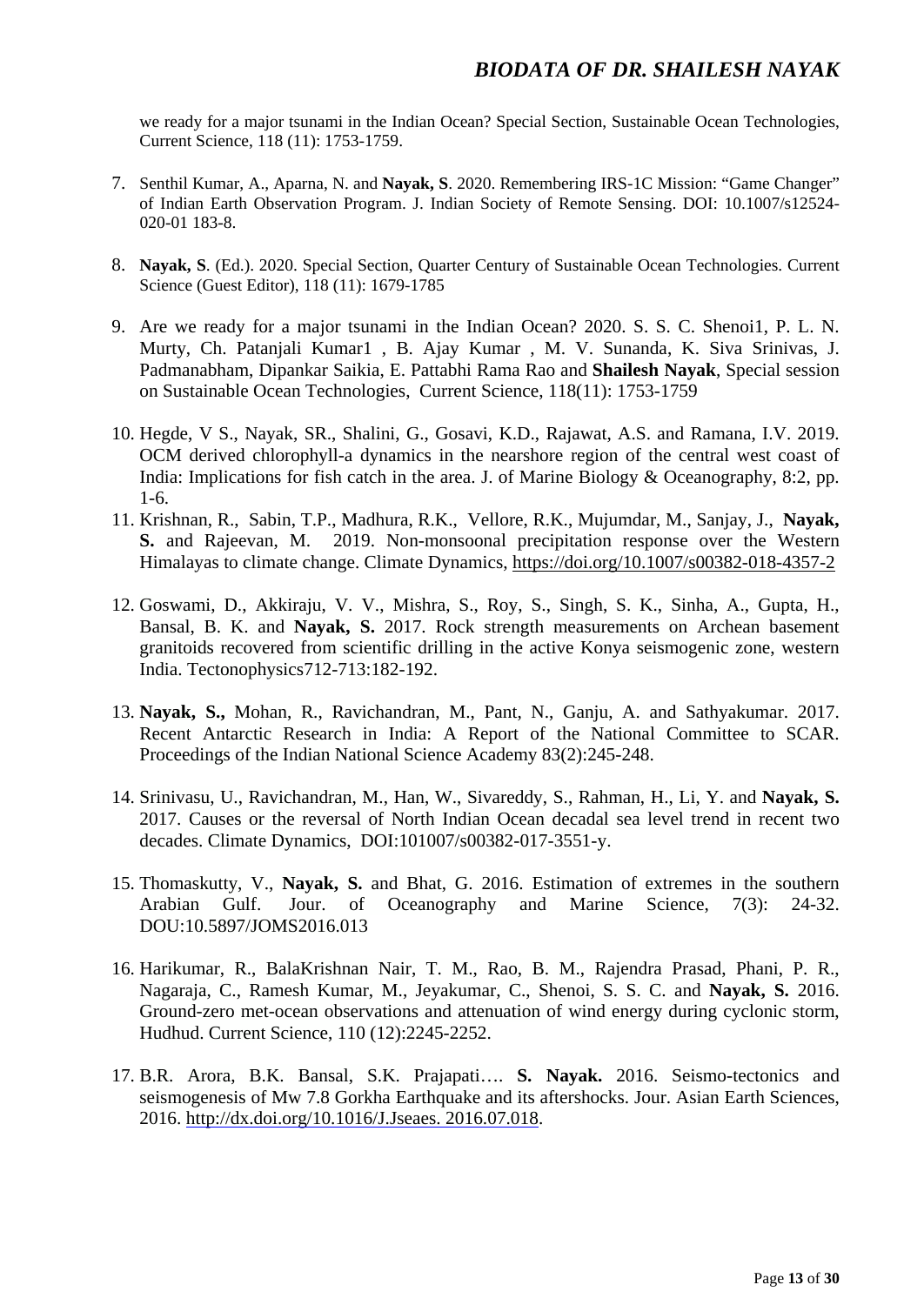- 18. H.K. Gupta…..2015. Investigations related to scientific deep drilling to study reservoirtriggered earthquake at Koyna, India. Int. J. Earth Sci., 104:1511-1522, 2015. DOI. 10.1007/5000531-614-1128-0.
- 19. R. Harikumar, N. K. Hithin, T. M. Balakrishnan Nair, P. Sirisha, B. Krishna Parasad, C. Jeyakumar and **Nayak. S.** 2015. Ocean State Forecast along Ship Routes: Evaluation Using ESSO-INCOIS Real-Time Ship-Mounted Wave Height Meter and Satellite Observations, Jour. of Atmospheric and Oceanic Technology · August 2015, doi: 10.1175/Jtech-D-15- 0047.1
- 20. T. Srinivasa Kumar, P.L.N. Murty, M. Pradeep Kumar, M. Krishna Kumar, J. Padmanabham, N. Kiran Kumar, S.C. Shenoi, M. Mohapatra, **S. Nayak**& Prakash Mohanty 2015. Modeling Storm Surge and its Associated Inland Inundation Extent Due to Very Severe Cyclonic Storm Phailin, Marine Geodesy, 38:4, 345-360, DOI: 10.1080/01490419.2015.1053640.
- 21. N. K. Hithin, P. G. Remya, T. M. Balakrishnan Nair, R. Harikumar, Raj Kumar, and **Shailesh Nayak**, 2015.Validation and Intercomparison of SARAL/AltiKa and PISTACH-Derived Coastal Wave Heights Using *In-Situ* Measurements, IEEE Journal of Selected Topics in Applied Earth Observations and Remote Sensing. August 2015, DOI: 10.1109/JSTARS.2015.2418251.
- 22. Harsh [Gupta](https://www.researchgate.net/researcher/2082914847_Harsh_Gupta) · N. [Purnachandra](https://www.researchgate.net/researcher/66119750_N_Purnachandra_Rao) Rao · [Sukanta](https://www.researchgate.net/researcher/78757931_Sukanta_Roy) Roy · [Kusumita](https://www.researchgate.net/researcher/73791544_Kusumita_Arora) Arora · V. [M.](https://www.researchgate.net/researcher/72202478_V_M_Tiwari) [Tiwari](https://www.researchgate.net/researcher/72202478_V_M_Tiwari) · [Prasanta](https://www.researchgate.net/researcher/2004892294_Prasanta_K_Patro) K. Patro · H. V. S. [Satyanarayana](https://www.researchgate.net/researcher/63020722_H_V_S_Satyanarayana) ·D. [Shashidhar](https://www.researchgate.net/researcher/60017962_D_Shashidhar) · K. [Mallika](https://www.researchgate.net/researcher/64476738_K_Mallika) · [Vyasulu](https://www.researchgate.net/researcher/84402137_Vyasulu_V_Akkiraju) V. [Akkiraju,](https://www.researchgate.net/researcher/84402137_Vyasulu_V_Akkiraju) D. Ch. V. [Raju](https://www.researchgate.net/researcher/2069560616_D_Ch_V_Raju) · Ujjal [Borah](https://www.researchgate.net/researcher/2069514429_Ujjal_Borah) · K. [Chinna](https://www.researchgate.net/researcher/2069546345_K_Chinna_Reddy) Reddy · [Narendra](https://www.researchgate.net/researcher/2094403864_Narendra_Babu) Babu · [Sunil](https://www.researchgate.net/researcher/2034134233_Sunil_Rohilla) [Rohilla](https://www.researchgate.net/researcher/2034134233_Sunil_Rohilla) · [Upasana](https://www.researchgate.net/researcher/2049491894_Upasana_Dhar) Dhar · [Mrinal](https://www.researchgate.net/researcher/2034549635_Mrinal_Sen) Sen · Y. J. [Bhaskar](https://www.researchgate.net/researcher/83108012_Y_J_Bhaskar_Rao) Rao · B. K. [Bansal](https://www.researchgate.net/researcher/2033829706_B_K_Bansal) · **Shailesh Nayak**, 2014. Investigations related to scientific deep drilling to study [reservoirtriggered](https://www.researchgate.net/publication/273695392_Investigations_related_to_scientific_deep_drilling_to_study_reservoir-triggered_earthquakes_at_Koyna_India?ev=prf_pub) earthquakes at [Koyna,](https://www.researchgate.net/publication/273695392_Investigations_related_to_scientific_deep_drilling_to_study_reservoir-triggered_earthquakes_at_Koyna_India?ev=prf_pub) India, Int J Earth Sci (Geol Rundsch) DOI 10.1007/s00531-014-1128-0.
- 23. \*M.C. Kennicutt Ii, S.L. Chown, J.J. Cassano, D. Liggett, L.S. Peck, R. Massom, S.R. Rintoul, J.Storey, D.G. Vaughan, T.J. Wilson, I. Allison, J. Ayton, R. Badhe, J. Baeseman, P.J. Barrett, R.E. Bell, N. Bertler, S. Bo, A. Brandt, D. Bromwich, S.C. Cary, M.S. Clark, P. Convey, E.S. Costa, D. Cowan, R. Deconto, R. Dunbar, C. Elfring, C. Escutia, J. Francis, H.A. Fricker, M. Fukuchi, N. Gilbert, J. Gutt, C. Havermans, D. Hik, G. Hosie, C. Jones, Y.D. Kim, Y. Le Maho, S.H. Lee, M. Leppe, G. Leitchenkov, X. Li, V. Lipenkov, K. Lochte, J. López-Martínez, C. Lüdecke, W. Lyons, S. Marenssi, H. Miller, P. Morozova, T. Naish, **S. Nayak**, R. Ravindra, J. Retamales, C.A. Ricci, M. Rogan-Finnemore, Y. Ropert-Coudert, A.A. Samah, L. Sanson, T. Scambos, I.R. Schloss, K. Shiraishi, M.J. Siegert, J.C. Simões, B. Storey, M.D. Sparrow, D.H. Wall, J.C. Walsh, G. Wilson, J.G. Winther, J.C. Xavier, H. Yang And W.J. Sutherland, 2014. A roadmap for Antarctic and Southern Ocean science for the next two decades and beyond, Antarctic Science 2014. doi:10.1017/S0954102014000674.
- 24. \*Gupta H., **Nayak, S.**, Ellsworth W., Rao Y.J.B., Rajan S., Bansal B.K., Purnachandra Rao N., Roy S., Arora K., Mohan R., Tiwar V.M., Satyanarayana H.V.S., Patro P.K., Shashidhar D., and Mallika K. 2014. Probing reservoir-triggered earthquakes in Koyna, India, through scientific deep drilling. Scientific.Drilling 18, 5-9. doi:10.5194/sd-18-5-2014.
- 25. Lotliker, A.A., Srinivasa Kumar, T., Reddem, V.S., **Nayak, S.** 2014. Cyclone Phailin enhanced the productivity following its passage: Evidence from satellite data. Current Science, 106 (3), pp. 360-361.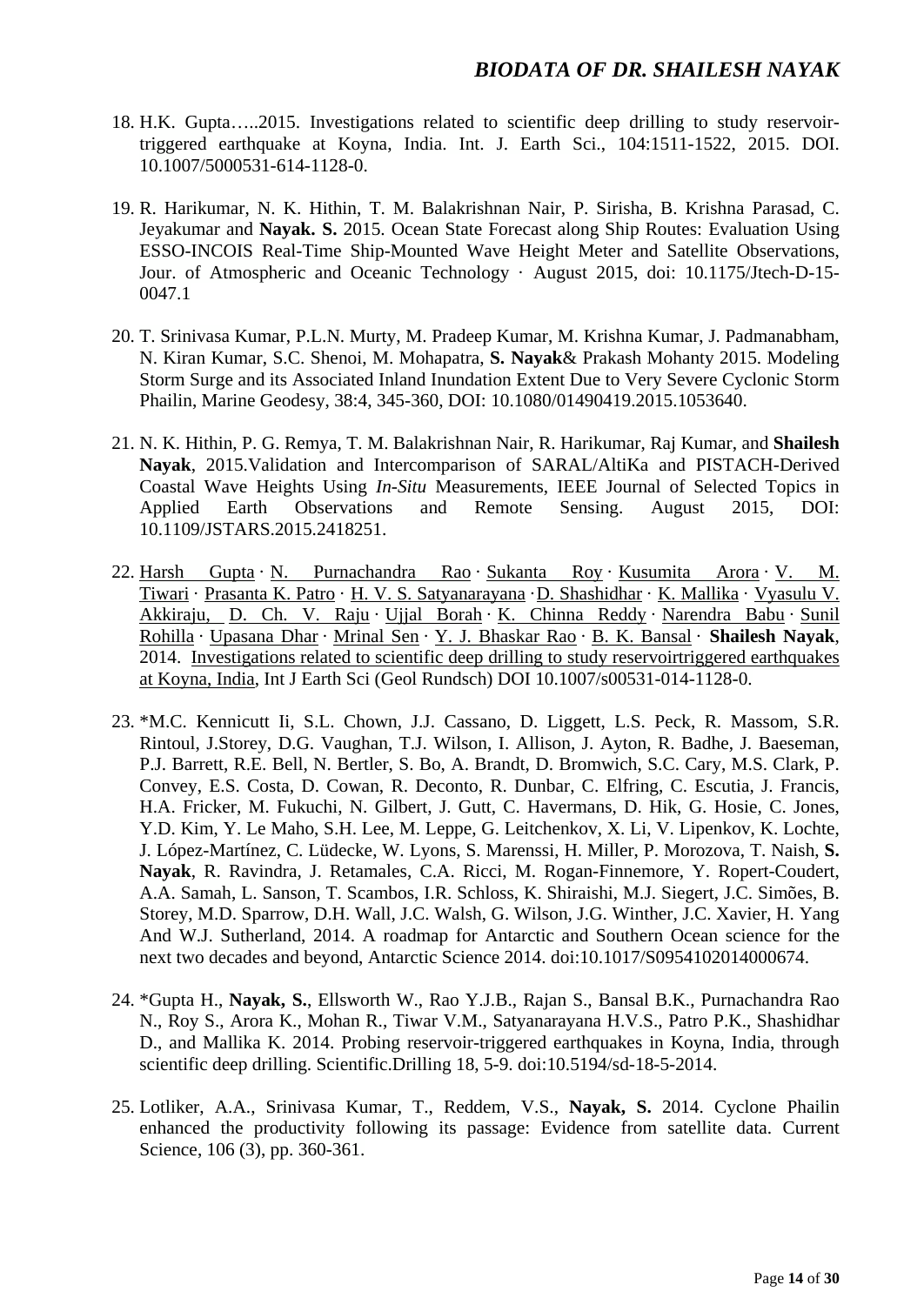- 26. Velloth, S., Mupparthy, R.S., Raghavan, B.R., **Nayak, S.** 2014. Coupled correction and classification of hyperspectral imagery for mapping coral reefs of Agatti and Flat Islands, India. International Journal of Remote Sensing, 35 (14), pp. 5544-5561.
- 27. Balakrishnan Nair, T.M., Remya, P.G., Harikumar, R., Sandhya, K.G., Sirisha, P., Srinivas, K., Nagaraju, C., Nherakkol, A., Krishna Prasad, B., Jeyakumar, C., Kaviyazhahu, K., Hithin, N.K., Kumari, R., Sanil Kumar, V., Ramesh Kumar, M., Shenoi, S.S.C., **Nayak, S.** 2014. Wave forecasting and monitoring during very severe cyclone Phailin in the Bay of Bengal. Current Science, 106 (8), pp. 1121-1125.
- 28. Balakrishnan Nair, T.M., Sirisha, P., Sandhya, K.G., Srinivas, K., Sanil Kumar, V., Sabique, L., Nherakkol, A., Krishna Prasad, B., Kumari, R., Jeyakumar, C., Kaviyazhahu, K., Ramesh Kumar, M., Harikumar, R., Shenoi, S.S.C., **Nayak, S.** 2013. Performance of the Ocean State Forecast system at Indian National Centre for Ocean Information Services. Current Science, 105 (2), pp. 175-181.
- 29. Roy, Sukanta., Rao, N.P., V.Akkiraju, Vyasulu., Goswami, Deepjyoti., Sen, Mrinal., Gupta, Harsh., Bansal, B.K., **Nayak, S.** 2013.Granitic Basement below Deccan Traps Unearthed by Drilling in the Koyna Seismic Zone, Western India., Jour. Geol. Sci. India, Vol.81, Feb. 2013.
- 30. Mohanty, P.C., Mahendra, R.S., Bisoyi, H., Srinivasa Kumar, T., Grinson, G., **Nayak, S.,** Kumar Sahu, B. 2013. Assessment of the coral bleaching during 2005 to decipher the thermal stress in the coral environs of the Andaman Islands using remote sensing. European Journal of Remote Sensing, 46 (1), pp. 417-430.
- 31. Sabique, L., Balakrishnan Nair, T.M., Srinivas, K., **Nayak, S.** 2013. Comparison of Grid Averaged Altimeter and Buoy Significant Wave Heights in the Northern Indian Ocean, Marine Geodesy, 36 (1), pp. 72-85.
- 32. Harikumar, R., Balakrishnan Nair, T.M., Bhat, G.S., **Nayak, S.**, Reddem, V.S., Shenoi, S.S.C. 2013. Ship-mounted real-time surface observational system on board Indian vessels for validation and refinement of model forcing fields. Atmospheric and Oceanic Technology, 30 (3), pp. 626-637.
- 33. Ajai, Bahuguna, A., Chauhan, H.B., Sen Sarma, K., Bhattacharya, S., Ashutosh, S., Pandey, C.N., Thangaradjou, T., Gnanppazham, L., Selvam, V., **Nayak, S.** 2013. Mangrove inventory of India at community level National Academy Science Letters, 36 (1), pp. 67-77.
- 34. Sudhakar, T., Dash, S.K., Rao, R.R., Srinivasan, R., Zacharia, S., Atmanand, M.A., Subramaniam, B.R., **Nayak, S.** 2013. Detection of sea-surface temperature anomaly in the equatorial region of Bay of Bengal using indigenous Lagrangian drifter. Current Science, 104 (2), pp. 177-178.
- 35. Prakash, P., Prakash, S., Rahaman, H., Ravichandran, M., **Nayak, S.** 2012. Is the trend in chlorophyll-a in the Arabian Sea decreasing? Geophysical Research Letters, 39 (23), art. no. L23605.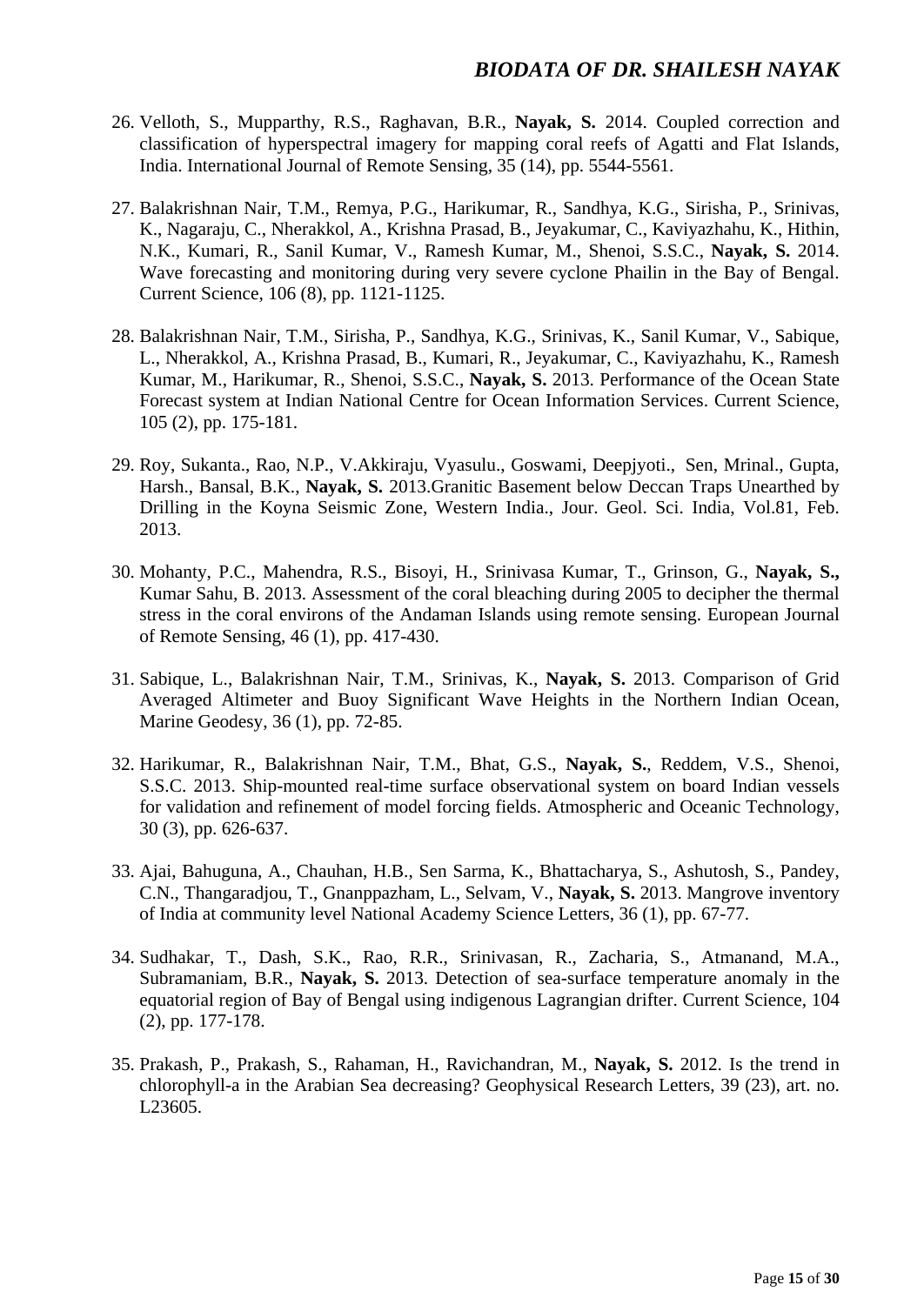- 36. **Nayak, S.**, Usha, T., Kankara, R.S., Reddy, N.T. 2012. Tsunami Inundation Modeling and Mapping using ALTM- and CARTOSAT-Derived Coastal Topographic Data Marine Geodesy, 35 (4), pp. 429-440.
- 37. Prakash, P., Srinivasa Kumar, T., Rahman, S.H., **Nayak, S.** 2012. Binning algorithm for high-resolution IRS-P4 OCM chlorophyll image. International Journal of Remote Sensing, 33 (18), pp. 5789-5798.
- 38. Srinivasa Kumar, T., **Nayak, S.**, Kumar, C.P., Yadav, R.B.S., Kumar, B.A., Sunanda, M.V., Devi, E.U., Kumar, N.K., Kishore, S.A., Shenoi, S.S.C. 2012. Successful monitoring of the 11 April 2012 tsunami off the coast of Sumatra by Indian Tsunami Early Warning Centre. Current Science, 102 (11), p. 1519.
- 39. Joseph, S., Wallcraft, A.J., Jensen, T.G., Ravichandran, M., Shenoi, S.S.C., **Nayak, S.** 2012. Weakening of spring Wyrtki jets in the Indian Ocean during 2006-2011. Journal of Geophysical Research: Oceans, 117 (4), art. no. C04012.
- 40. Srinivasa Kumar, T., Mahendra, R.S., **Nayak, S.**, Radhakrishnan, K., Sahu, K.C. 2012. Identification of hot spots and well managed areas of Pichavaram mangrove using Landsat TM and Resourcesat-1 LISS IV: An example of coastal resource conservation along Tamil Nadu Coast, India Journal of Coastal Conservation, 16 (1), pp. 1-12.
- 41. **Nayak, S.**, Hegde, V.S., Shalini, R., Rajawat, A.S., Ali, M., Venkateshwarlu, B., Ramana, I.V. 2012. Application of satellite remote sensing for investigation of suspended sediment dispersion pattern in the near shore region: A case study from the central west coast of India. Journal of Coastal Research, 28 (2), pp. 399-406.
- 42. Hegde, V.S., **Nayak, S.**, Shalini, G., Krishnaprasad, P.A., Rajawat, A.S., Girish, K.H., Tejaswini, B. 2012. Spit dynamics along the central west coast of India: Implications for coastal zone management. Journal of Coastal Research, 28 (2), pp. 505-510.
- 43. Srinivasa Kumar, T., **Nayak, S.**, Kumar, P., Yadav, R.B.S., Kumar, A., Sunanda, M.V., Uma Devi, E., Shenoi, S.S.C. 2012. Performance of the tsunami forecast system for the Indian Ocean. Current Science, 102 (1), pp. 110-114.
- 44. \*Gupta, H., **Nayak, S.** 2011. Deep scientific drilling to study reservoir-triggered earthquakes in Koyna, Western India. Scientific Drilling, (12), pp. 53-54.
- 45. Chauhan, O.S., Raghavan, B.R., Singh, K., Rajawat, A.S., Ajai, N., Kader, U.S.A., **Nayak, S.** 2011. Influence of orographically enhanced SW monsoon flux on coastal processes along the SE Arabian Sea. Journal of Geophysical Research: Oceans, 116 (12), art. no. C12037.
- 46. Raghavan, B.R., **Nayak, S.**, Shylini, S.K., Deepthi, T., Sadatipour, S.M.T., Chauhan, P., Srinivasa kumar, T., Lotliker, A., Venkat Reddy, D., Kumaraswami, M., Ashwini, S., Nisaj, M. 2011. Heterogeneous microbial oceanographic environments: Application of GIS technology in deciphering of microenvironment scenarios off the central west coast of India. International Journal of Earth Sciences and Engineering, 4 (3), pp. 395-410.
- 47. \*Mahendra, R.S., Mohanty, P.C., Bisoyi, H., Srinivasa Kumar, T., **Nayak, S.** 2011. Assessment and management of coastal multi-hazard vulnerability along the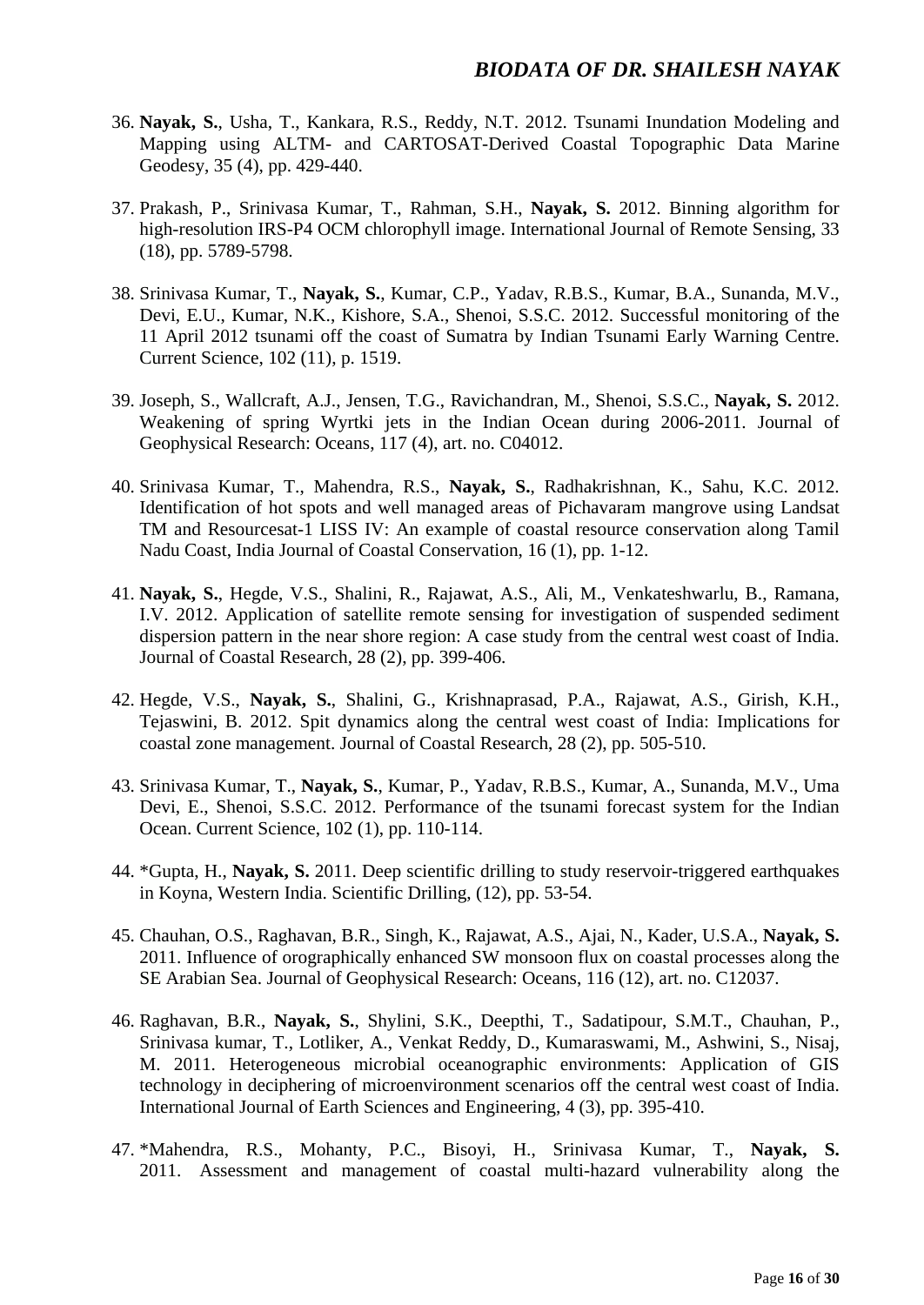Cuddalore-Villupuram, east coast of India using geospatial techniques. Ocean and Coastal Management, 54 (4), pp. 302-311.

- 48. Mahendra, R.S., Mohanty, P.C., Srinivasa Kumar, T., Shenoi, S.S.C., **Nayak, S.** 2010. Coastal Multi-hazard vulnerability mapping: A case study along the coast of Nellore District, East Coast of India. Italian Journal of Remote Sensing / Rivista Italiana di Telerilevamento, 42 (3), pp. 67-76.
- 49. \***Nayak, S.** 2010. Societal benefits of earth system science, Journal of the Indian Institute of Science, 90 (4), pp. 503-513.
- 50. **Nayak, S.**, V.S. Hegde, G. Shalini, A.S. Rajawat, K.H. Girish, S. Jayakumar and A. Suryanaryana., 2010. Geomorphic Processes in the Vicinity of the Venkatapur River Mouth, Central West Coast of India:Implications for Estuarine Sedimentation. Jour. of Coastal Research 26-5-925-934, West Palm Beach, Florida.
- 51. Mahendra, R.S., Bisoyi, H., Mohanty, P.C., Velloth, S., Srinivasa Kumar, T., **Nayak, S.** 2010. Applications of the multi-spectral satellite data from IRS-P6 LISS-III and IRS-P4 OCM to decipher submerged coral beds around Andaman Islands. International Journal of Earth Sciences and Engineering, 3 (5), pp. 626-631.
- 52. \*Srinivasa Kumar, T., Mahendra, R.S., **Nayak, S.**, Radhakrishnan, K., Sahu, K.C. 2010. Coastal vulnerability assessment for Orissa State, East Coast of India. Journal of Coastal Research, 26 (3), pp. 523-534.
- 53. Solanki, H.U., Prakash, P., Dwivedi, R.M., **Nayak, S.**, Kulkarni, A., Somvamshi, V.S. 2010. Synergistic application of oceanographic variables from multi-satellite sensors for forecasting potential fishing zones: Methodology and validation results. International Journal of Remote Sensing, 31 (3), pp. 775-789.
- 54. Rahul, P.R.C., Salvekar, P.S., Sahu, B.K., **Nayak, S.**, Srinivasa Kumar, T., 2010. Role of a cyclonic eddy in the 7000-year-old mentawai coral reef death during the 1997 Indian Ocean Dipole event. IEEE Geoscience and Remote Sensing Letters, 7 (2), art. no. 5337986, pp. 296-300.
- 55. Dwarakish, G.S.D., Natesan, U., **Nayak, S.**, Chauhan, P., Nagur, C.R.C. 2010. Analysis of IRS-P4 OCM data for estimating the suspended sediment concentrations along the Mangalore Coast, India. International Journal of Imaging, 3 (10 S), pp. 23-39.
- 56. Prasad Kumar, B., Barman, R., Dube, S.K., Pandey, P.C., Ravichandran, M., **Nayak, S.** 2010. Development of a new comprehensive Ocean atlas for Indian Ocean utilizing Argo data, International Journal of Climatology, 30 (2), pp. 185-196.
- 57. Srinivasa Kumar, T., Mupparthy, R.S., Kumar M., N., **Nayak, S.** 2009. Phytoplankton bloom due to cyclone Sidr in the central Bay of Bengal. Journal of Applied Remote Sensing, 3 (1), art. no. 033547 .
- 58. **Nayak, S.** 2009.Tsunami warning system for the Indian Ocean, Jour. Ind. Geol. Cong. 1 (2): 20-33.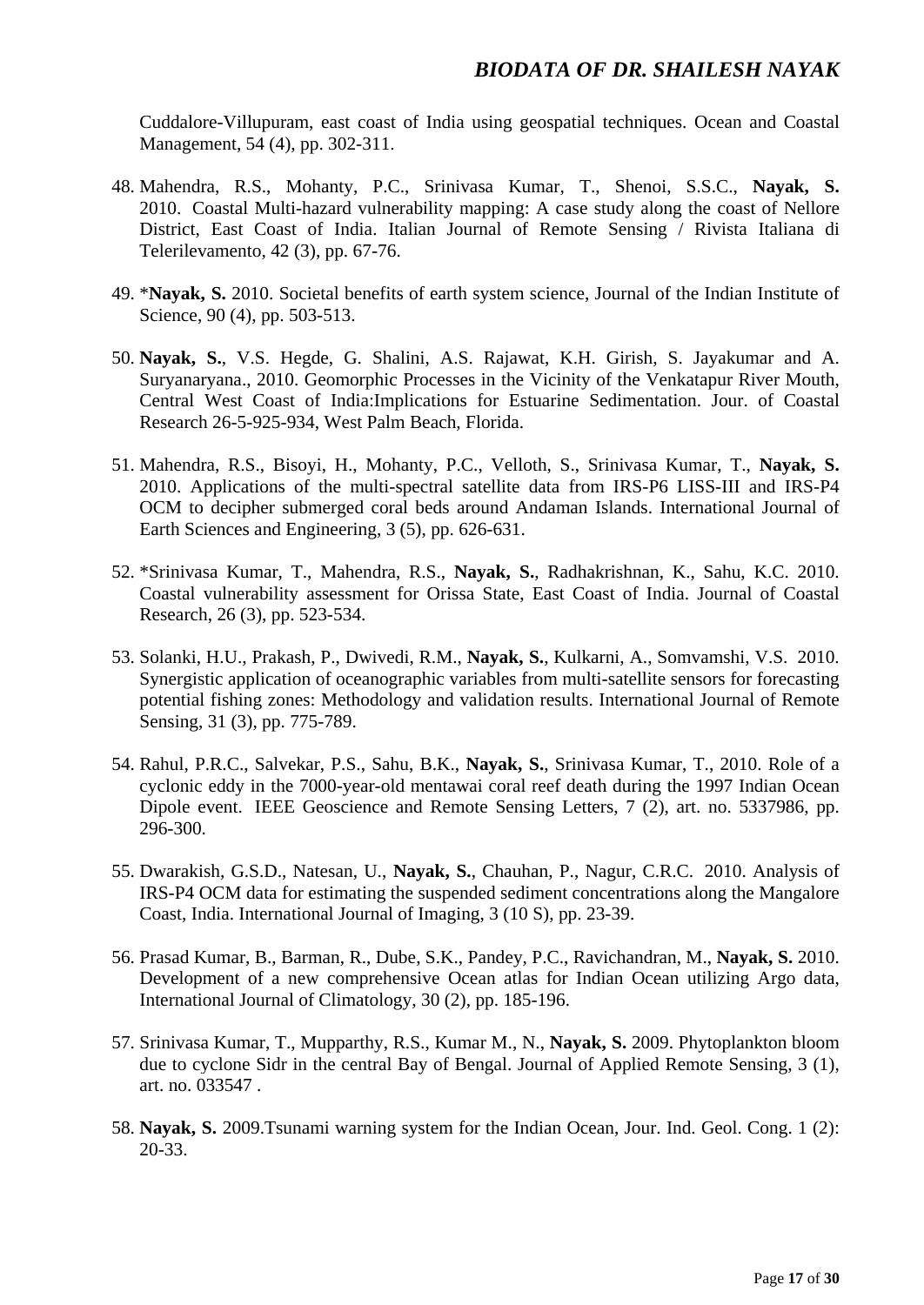- 59. Udaya Bhaskar, T.V.S., Rahman, S.H., Pavan, I.D., Ravichandran, M., **Nayak, S.** 2009. Comparison of AMSR-E and TMI sea surface temperature with Argo near-surface temperature over the Indian Ocean. International Journal of Remote Sensing, 30 (10), pp. 2669-2684.
- 60. Hegde, V.S., Shalini, G., **Nayak, S.**, Rajawat, A.S., Surynarayana, A., Jaykumar, S., Koti, B.K., Girish, G.K. 2009. Low-scale foreshore morphodynamic processes in the vicinity of a tropical estuary at Honnavar, central west coast of India. Journal of Coastal Research, 25 (2), pp. 305-31.
- 61. Viswanath S. Hedge, G. Salini, **Nayak, S.**, and Ajay S. Rajawat, 2008. Nearshore Coastal Processes Between Karwar and Bhatal, Central West Coast of India: Implications for Pollution Dispersion. Remote Sensing and GIS technologies for monitoring and prediction of disasters. Environmental Science and Engineering, part 2, 101-119, DOI:10.1007/978-3-540- 79259-8\_6.
- 62. **Nayak, S.** and Srinivasa Kumar, T., 2008. Addressing the risk of tsunami in the Indian Ocean. Jour. Of South Asia Disaster Studies, 1 (1): 45-57.
- 63. Solanki, H.U., Mankodi, P.C., Dwivedi, R.M., **Nayak, S.** 2008. Satellite observations of main oceanographic processes to identify ecological associations in the Northern Arabian Sea for fishery resources exploration. Hydrobiologia, 612 (1), pp. 269-279.
- 64. Reddy, P.R.C., Salvekar, P.S., **Nayak, S.** 2008. Super cyclone induces a mesoscale phytoplankton bloom in the bay of Bengal. IEEE Geoscience and Remote Sensing Letters, 5 (4), art. no. 4656484, pp. 588-592.
- 65. Sarangi, R.K., **Nayak, S.**, Panigraphy, R.C. Monthly., 2008. Monthly variability of chlorophyll and associated physical parameters in the southwest Bay of Bengal water using remote sensing data. Indian Journal of Marine Sciences, 37 (3), pp. 256-266.
- 66. \*Bahuguna, A., **Nayak, S.**, Roy, D. 2008. Impact of the tsunami and earthquake of 26th December 2004 on the vital coastal ecosystems of the Andaman and Nicobar Islands assessed using RESOURCESAT AWiFS data. International Journal of Applied Earth Observation and Geoinformation, 10 (2), pp. 229-237.
- 67. Bahuguna, I.M., Kulkarni, A.V., **Nayak, S.** 2008. Impact of slope on DEM extracted from IRS 1C PAN stereo image covering Himalayan glaciated region: A few case studies. International Journal of Geoinformatics, 4 (2), pp. 21-28.
- 68. Singh, S.K., Raman, M., Dwivedi, R.M., **Nayak, S.** 2008. An approach to compute Photosynthetically Active Radiation using IRS P4 OCM, International Journal of Remote Sensing, 29 (1), pp. 211-220.
- 69. Chauhan, O.S., Menezes, A.A.A., Jayakumar, S., Malik, M.A., Pradhan, Y., Rajawat, A.S., **Nayak, S.**, Bandekar, G., Almeida, C., Talaulikar, M., Ramanamurty, M.V., Subramanian, B.R. 2007. Influence of the macrotidal environment on the source to sink pathways of suspended flux in the Gulf of Kachchh, India: Evidence from the Ocean Colour Monitor (IRS-P4). International Journal of Remote Sensing, 28 (15), pp. 3323-3339.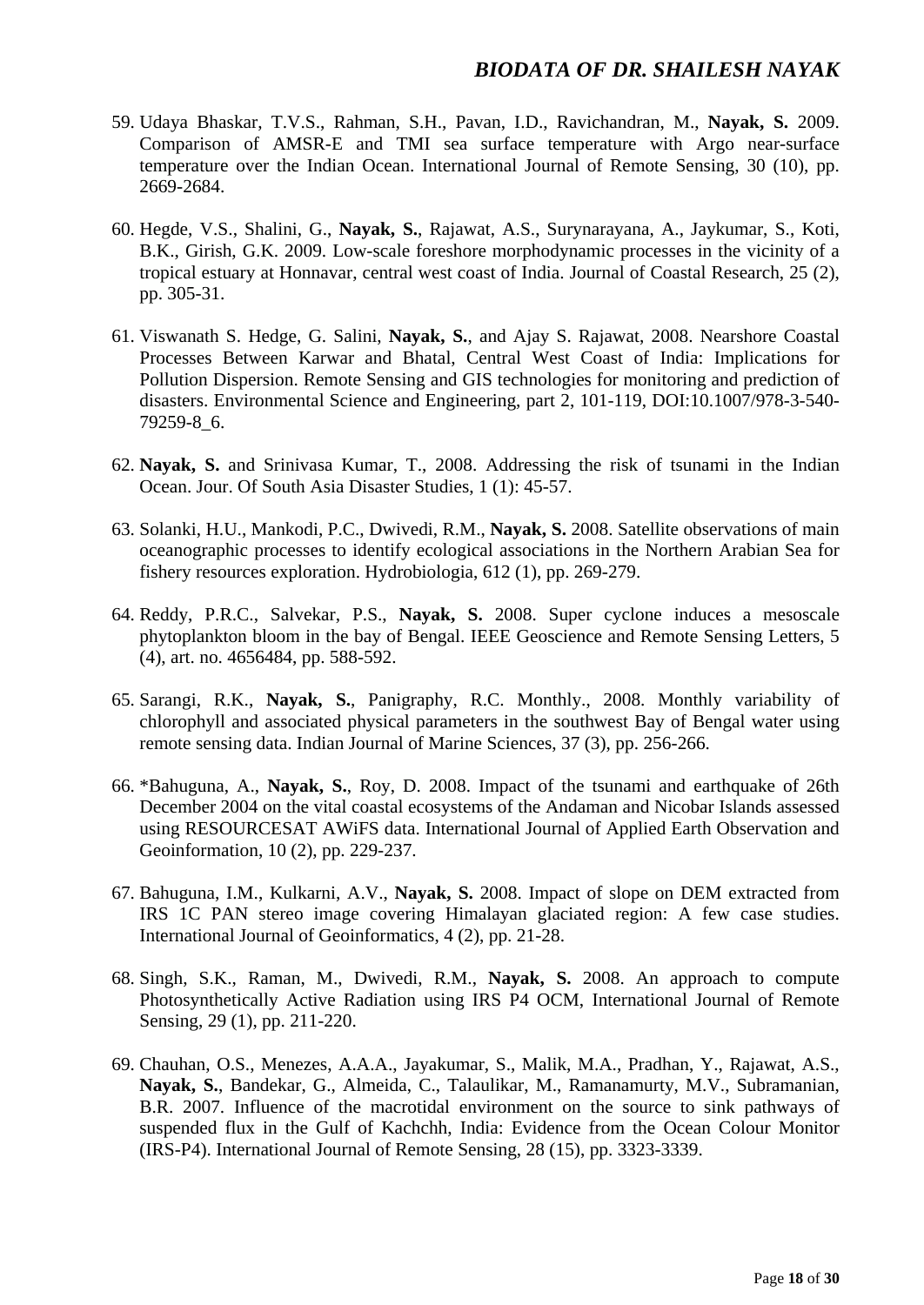- 70. \*Bahuguna, I.M., Kulkarni, A.V., **Nayak, S.**, Rathore, B.P., Negi, H.S., Mathur, P. 2007. Himalayan glacier retreat using IRS 1C PAN stereo data. International Journal of Remote Sensing, 28 (2), pp. 437-442.
- 71. Rajawat, A.S., Gupta, M., Acharya, B.C., **Nayak, S.** 2007. Impact of new mouth opening on morphology and water quality of the Chilika Lagoon - A study based on Resourcesat-1 LISS-III and AWiFS and IRS-1D LISS-III data. International Journal of Remote Sensing, 28 (5), pp. 905-923.
- 72. Ramakrishnan, D., Mohanty, K.K., **Nayak, S.**, Chandran, R.V. 2006. Mapping the liquefaction induced soil moisture changes using remote sensing technique: An attempt to map the earthquake induced liquefaction around Bhuj, Gujarat, India. Geotechnical and Geological Engineering, 24 (6), pp. 1581-1602.
- 73. Menon, H.B., Lotliker, A.A., Moorthy, K.K., **Nayak, S.** 2006. Variability of remote sensing reflectance and implications for optical remote sensing - A study along the eastern and northeastern waters of Arabian Sea. Geophysical Research Letters, 33 (15), art. no. L15602.
- 74. Dwivedi, R.M., Raman, M., Parab, S., Matondkar, S.G.P., **Nayak, S.** 2006. Influence of northeasterly trade winds on intensity of winter bloom in the Northern Arabian Sea. Current Science, 90 (10), pp. 1397-1406.
- 75. \*Chauhan, O.S., Jayakumar, S., Menezes, A.A.A., Rajawat, A.S., **Nayak, S.** 2006. Anomalous inland influx of the River Indus, Gulf of Kachchh, India. Marine Geology, 229 (1-2), pp. 91-100.
- 76. Menon, H.B., Lotliker, A.A., **Nayak, S.** 2006. Analysis of estuarine colour components during non-monsoon period through Ocean Colour Monitor. Estuarine, Coastal and Shelf Science, 66 (3-4), pp. 523-531.
- 77. Rajawat, A.S., Gupta, M., Pradhan, Y., Thomaskutty, A.V., **Nayak, S.** 2005. Coastal processes along the Indian coast - Case studies based on synergistic use of IRS-P4 OCM and IRS-1C/1D data. Indian Journal of Marine Sciences, 34 (4), pp. 459-472.
- 78. Nagamani, P.C.P.V., **Nayak, S.** 2005. Artificial neural networks (ANN) based algorithms for chlorophyll estimation in the Arabian Sea. Indian Journal of Marine Sciences, 34 (4), pp. 368-373.
- 79. \*Chauhan, H.B., **Nayak, S.** 2005. Land use/land cover changes near Hazira region, Gujarat using remote sensing satellite data. Journal of the Indian Society of Remote Sensing, 33 (3), pp. 413-420.
- 80. Chauhan, P., Nagamani, P.V., Solanki, H.U., **Nayak, S.** 2005. Composite image of chlorophyll and sea surface temperature (SST) using MODIS-AQUA. Journal of the Indian Society of Remote Sensing, 33 (2), pp. 177-180.
- 81. Deshmukh, B., Bahuguna, A., **Nayak, S.**, Dhargalkar, V.K., Jagtap, T.G. 2005. Ecogeomorphological zonation of the Bangaram reef, Lakshadweep. Journal of the Indian Society of Remote Sensing, 33 (1), pp. 99-106.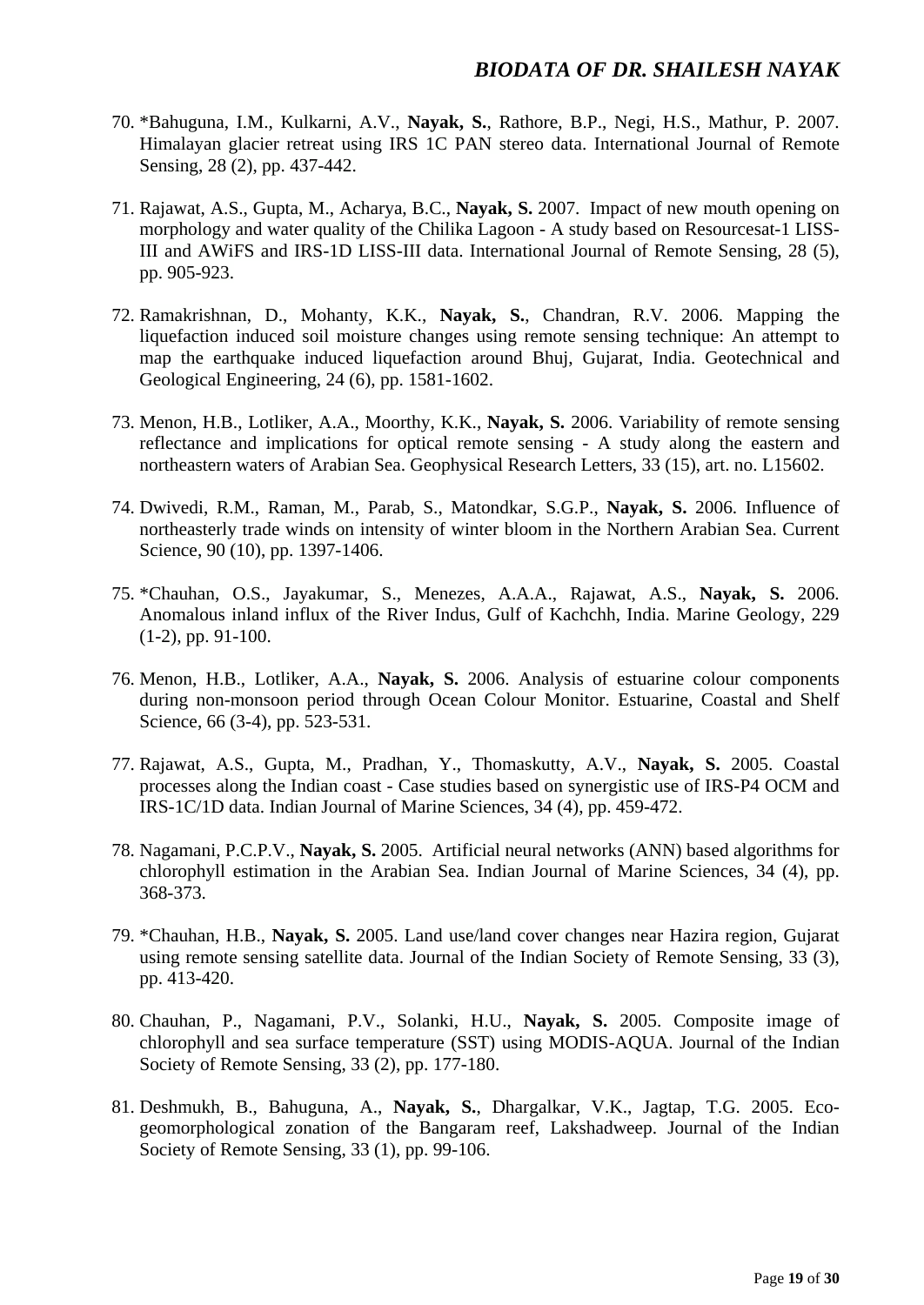- 82. Dwivedi, R.M., Solanki, H.U., **Nayak, S.**, Gulati, D., Somvanshi, V.S. 2005. Exploration of fishery resources through integration of ocean colour with sea surface temperature: Indian experience, Indian Journal of Marine Sciences, 34 (4), pp. 430-440.
- 83. Shah, D.G., Bahuguna, A., Deshmukh, B., **Nayak, S.**, Singh, H.S., Patel, B.H. 2005. Zoning and monitoring dominant mangrove communities of a part of the Marine National Park, Gulf of Kachchh, Journal of the Indian Society of Remote Sensing, 33 (1), pp. 155-163.
- 84. \*Solanki, H.U., Pradhan, Y., Dwivedi, R.M., **Nayak, S.**, Gulati, D.K., Somvamshi, V.S. 2005. Application of QuikSCAT SeaWinds data to improve remotely sensed Potential Fishing Zones (PFZs) forecast methodology: Preliminary validation results. Indian Journal of Marine Sciences, 34 (4), pp. 441-448.
- 85. Solanki, H.U., Mankodi, P.C., **Nayak, S.**, Somvanshi, V.S. 2005. Evaluation of remotesensing-based potential fishing zones (PFZs) forecast methodology. Continental Shelf Research, 25 (18), pp. 2163-2173.
- 86. \*Vinayachandran, P.N., Kagimoto, T., Masumoto, Y., Chauhan, P., **Nayak, S.**, Yamagata, T. 2005. Bifurcation of the East India Coastal Current east of Sri Lanka. Geophysical Research Letters, 32 (15), art. no. L15606.
- 87. Chauhan, P., **Nayak, S.** 2005. Detection of submerged reef banks in the Lakshadweep Sea using IRS-P4 OCM satellite data, Current Science, 89 (3), pp. 557-560.
- 88. Pradhan, Y., Thomaskutty, A.V., Rajawat, A.S., **Nayak, S.** 2005. Improved regional algorithm to retrieve total suspended particulate matter using IRS-P4 ocean colour monitor data, Journal of Optics A: Pure and Applied Optics, 7 (7), pp. 343-349.
- 89. Chauhan, O.S., Rajawat, A.S., Pradhan, Y., Suneethi, J., **Nayak, S.** 2005. Weekly observations on dispersal and sink pathways of the terrigenous flux of the Ganga-Brahmaputra in the Bay of Bengal during NE monsoon. Deep-Sea Research Part II: Topical Studies in Oceanography, 52 (14-15), pp. 2018-2030.
- 90. Sarangi, R.K., Chauhan, P., **Nayak, S.** 2005. Inter-annual variability of phytoplankton blooms in the northern Arabian Sea during winter monsoon period (February-March) using IRS-P4 OCM data. Indian Journal of Marine Sciences, 34 (2), pp. 163-173.
- 91. Solanki, H.U., Dwivedi, R.M., **Nayak, S.**, Naik, S.K., John, M.E., Somvanshi, V.S. 2005. Application of remotely sensed closely coupled biological and physical processes for marine fishery resources exploration. International Journal of Remote Sensing, 26 (10), pp. 2029- 2034.
- 92. Sarangi, R.K., Chauhan, P., **Nayak, S.**, Shreedhar, U. 2005. Remote sensing of Trichodesmium blooms in the coastal waters off Gujarat, India using IRS-P4 OCM. International Journal of Remote Sensing, 26 (9), pp. 1777-1780.
- 93. Menon, H.B., Lotliker, A., **Nayak, S.** 2005. Pre-monsoon bio-optical properties in estuarine, coastal and Lakshadweep waters. Estuarine, Coastal and Shelf Science, 63 (1-2), pp. 211-223.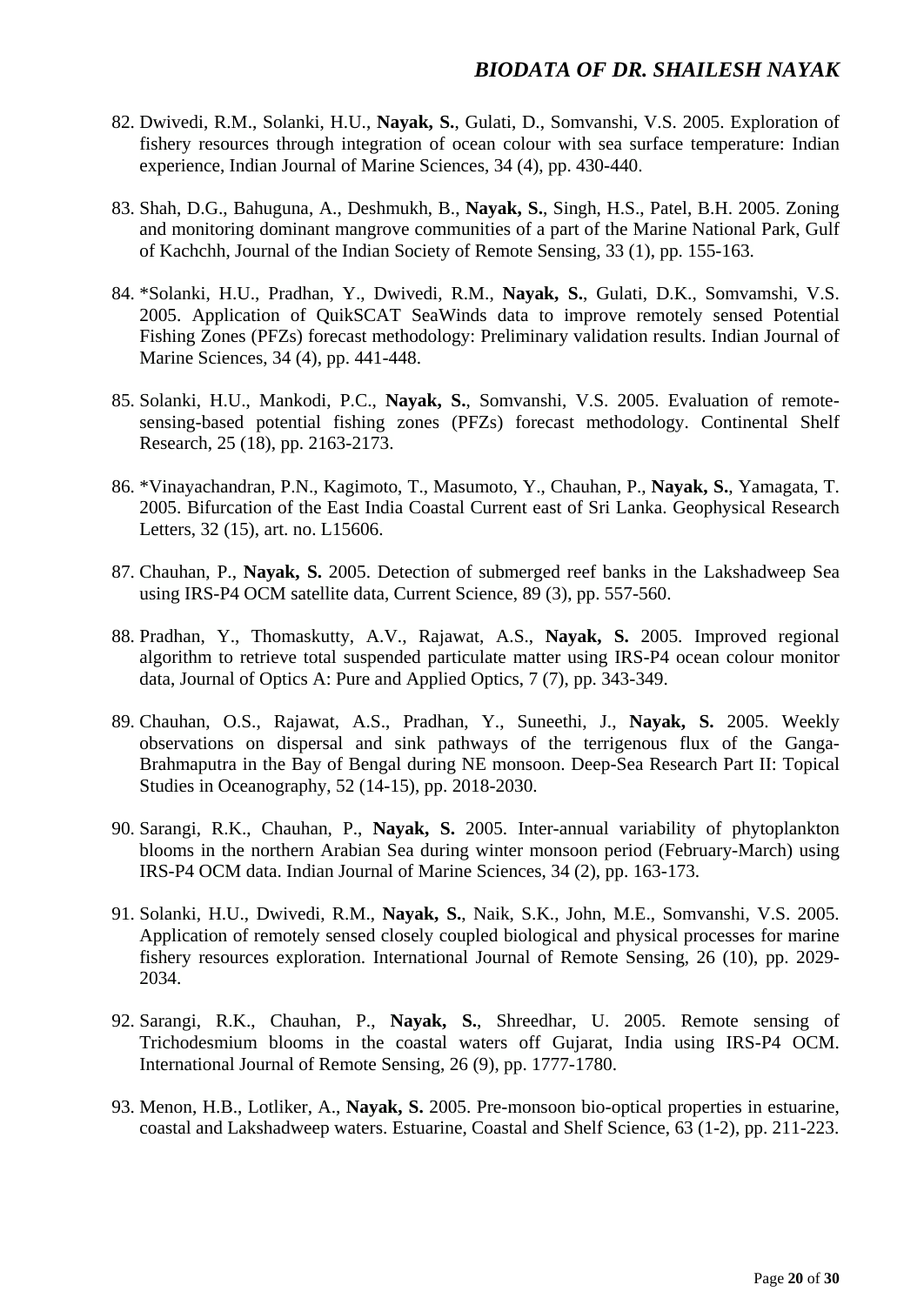- 94. Pradhan, Y., Mohan, M., Sengupta, D., **Nayak, S.** 2005. Radiant heating rates and surface biology during the Arabian Sea Monsoon Experiment. Journal of Geophysics and Engineering, 2 (1), pp. 16-22.
- 95. Pradhan, Y., Rajawat, A.S., **Nayak, S.** 2004. Application of IRS-P4 OCM data to study the impact of tidal propagation on sediment dynamics in the Gulf of Kachchh. Indian Journal of Marine Sciences, 33 (2), pp. 129-137.
- 96. Sarangi, R. K. Chauhan, P., Mohan. M. and **Nayak, S**. 2004. Time series analysis of chlorophyll-a distribution in the northern Arabian Sea using IRS P4 OCM satellite data. *Asian J. of Geoinformatics*, 5(1):55-60.
- 97. Chandran, R.V., Solanki, H.U., Dwivedi, R.M., **Nayak, S.**, Jeyaram, A., Adiga, S. 2004. Studies on the drift of ocean colour features using satellite-derived sea surface wind for updating potential fishing zone. Indian Journal of Marine Sciences, 33 (2), pp. 122-128.
- 98. Bahuguna, I.M., Kulkarni, A.V., **Nayak, S.** 2004. DEM from IRS-1C PAN stereo coverages over Himalayan glaciated region-Accuracy and its utility. International Journal of Remote Sensing, 25 (19), pp. 4029-4041.
- 99. \*Sarangi, R.K., Chauhan, P., **Nayak, S.** 2004. Detection and monitoring of Trichodesmium blooms in the coastal waters off Saurashtra coast, India using IRS-P4 OCM data. Current Science, 86 (12), pp. 1636-1641.
- 100. \*Vinayachandran, P.N., Chauhan, P., Mohan, M., **Nayak, S.** 2004. Biological response of the sea around Sri Lanka to summer monsoon. Geophysical Research Letters, 31 (1), pp. L01302 1-4.
- 101. Chauhan, P., Sahay, A., Rajawat, A.S., **Nayak, S.** 2003. Remote sensing of diffuse attenuation coefficient (K490) using IRS-P4 Ocean Colour Monitor (OCM) sensor. Indian Journal of Marine Sciences, 32 (4), pp. 279-284.
- 102. \***Nayak, S.**, Solanki, H.U., Dwivedi, R.M. 2003. Utilization of IRS P4 ocean colour data for potential fishing zone - A cost benefit analysis. Indian Journal of Marine Sciences, 32 (3), pp. 244-248.
- 103. Rajawat, A. S., Verma, P. K. and **Nayak, S.** 2003Reconstruction of paleo-drainage network in northwest India: Retrospect and Prospect of remote sensing based studies. *Proc. Indian National Science Acad.* 69 A (2): 217-230.
- 104. \*Bahuguna, I.M., **Nayak, S.**, Tamilarsan, V., Moses, J. 2003. Groundwater prospective zones in basaltic terrain using remote sensing. Journal of the Indian Society of Remote Sensing, 31 (2), pp. 101-105.
- 105. Bahuguna, A., **Nayak, S.**, Deshmukh, B. 2003. IRS views the Adams Bridge (bridging India and Sri Lanka). Journal of the Indian Society of Remote Sensing, 31 (4), pp. 237-239.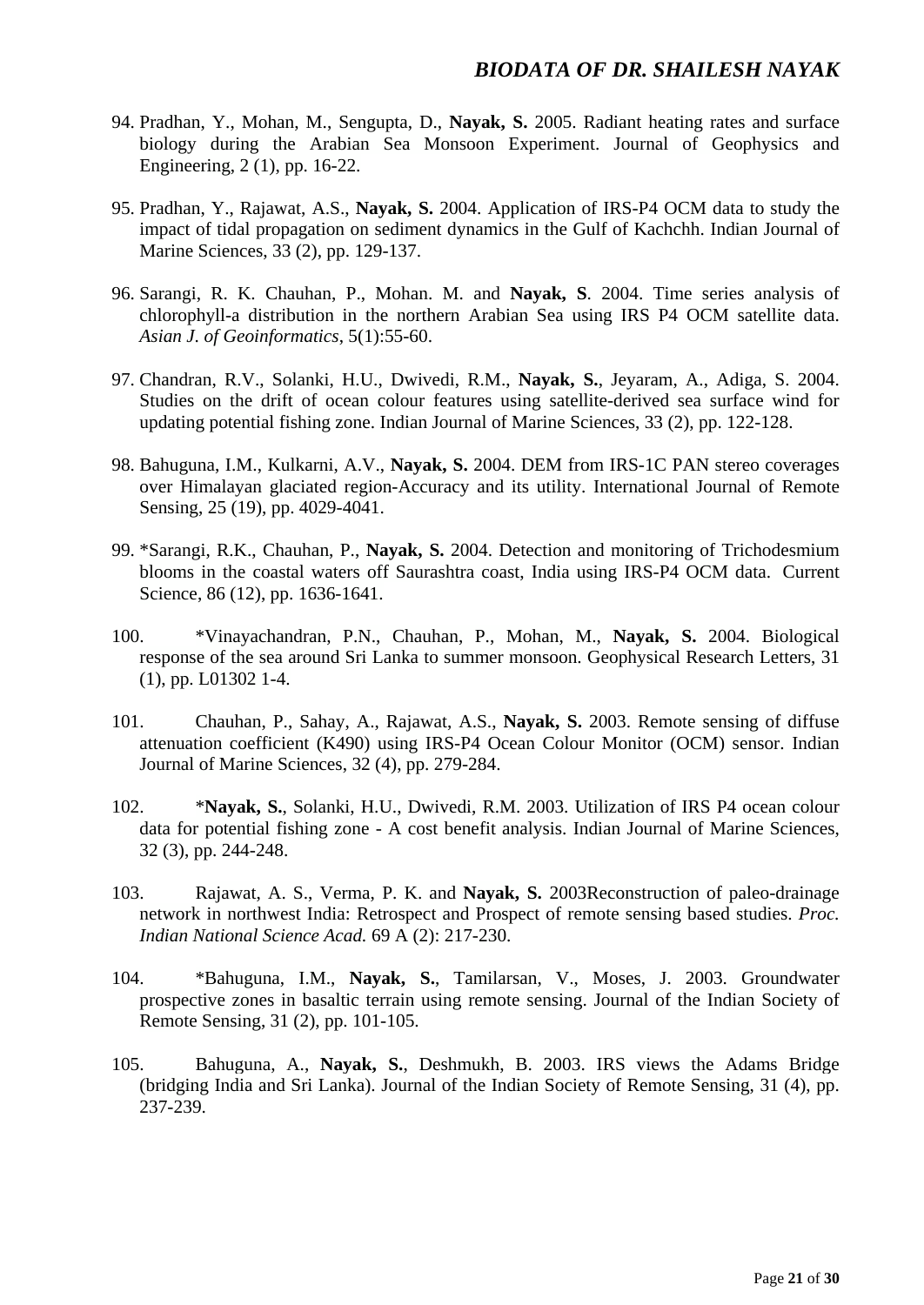- 106. Solanki, H.U., Dwivedi, R.M., **Nayak, S.**, Gulati, D.K., John, M.E., Somvanshi, V.S. 2003. Potential Fishing Zones (PFZ) forecast using satellite data derived biological and physical processes. Journal of the Indian Society of Remote Sensing, 31 (2), pp. 67-69.
- 107. \*Solanki, H.U., Dwivedi, R.M., **Nayak, S.**, Somvanshi, V.S., Gulati, D.K., Pattnayak, S.K. 2003. Fishery forecast using OCM chlorophyll concentration and AVHRR SST: Validation results off Gujarat coast, India. International Journal of Remote Sensing, 24 (18), pp. 3691-3699.
- 108. Chauhan, P., Mohan, M., **Nayak, S.** 2003. Comparative analysis of ocean color measurements of IRS-P4 OCM and seaWiFS in the Arabian Sea. IEEE Transactions on Geoscience and Remote Sensing, 41 (4 PART II), pp. 922-926.
- 109. Chauhan, P., Mohan, M., **Nayak, S.**, Navalgund, R.R. 2002 Comparison of ocean color Chlorophyll algorithms for IRS-P40CM sensor using in-situ data. Journal of the Indian Society of Remote Sensing, 30 (1-2), pp. 87-94.
- 110.\***Nayak, S**., 2002. Use of satellite data in coastal mapping., Indian Cartographer, 22: 147- 156.
- 111.Sarangi, R. K., Chauhan, P. and **Nayak, S.** 2002.Vertical diffuse attenuation coefficient (kd) based classification of IRS P3 MOS-B satellite ocean colour data. Proc. of the Indian. Acad. Of Sciences, Earth and Planetary Sciences, 111 (3): 237-246.
- 112. Prasad, J.S., Rajawat, A.S., Pradhan, Y., Chauhan, O.S., **Nayak, S.** 2002. Retrieval of sea surface velocities using sequential Ocean Colour Monitor (OCM) data. Proceedings of the Indian Academy of Sciences, Earth and Planetary Sciences, 111 (3), pp. 189-195.
- 113. \*Chauhan, P., Mohan, M., Sarngi, R.K., Kumari, B., **Nayak, S.**, Matondkar, S.G.P. 2002. Surface chlorophyll a estimation in the Arabian Sea using IRS-P4 Ocean Colour Monitor (OCM) satellite data. International Journal of Remote Sensing, 23 (8), pp. 1663-1676.
	- 114. **Nayak, S.** and Mohanty, K. K. 2001. Mapping liquefaction using remote sensing. ISPRS Highlights, 6(4): 541-554.
	- 115. \*Solanki, H.U., Dwivedi, R.M., **Nayak, S.** 2001. Synergistic analysis of SeaWifs chlorophyll concentration and NOAA-AVHRR SST features for exploring marine living resources. International Journal of Remote Sensing, 22 (18), pp. 3877-3882.
	- 116. \*Chauhan Prakash, Nagur, C.R.C., Mohan, M., **Nayak, S.** and Navalgund, R. R., 2001. Surface chlorophyll-a distribution in Arabian Sea and Bay of Bengal using IRS-P4 OCM satellite data. *Current Science*, Vol. 80, No.2, January.
	- 117. Jagtap, T. G., **Nayak, S.** and Nagle, V. L., 2001. Assessment of coastal wetland resources of central-west coast of India, using Landsat data. *Jour. Indian. Soc. of Remote Sens.,* 29 (3): 143-150. (IF: 0.076).
	- 118. *Mohanty, K.K., Maiti, K., and Nayak, S. 2001. Monitoring water surges – Remote sensing images have been helpful in studying temporary water surges associated with earthquake., GIS Development, March 2001, vol. V, No. 3, pp.32-33.*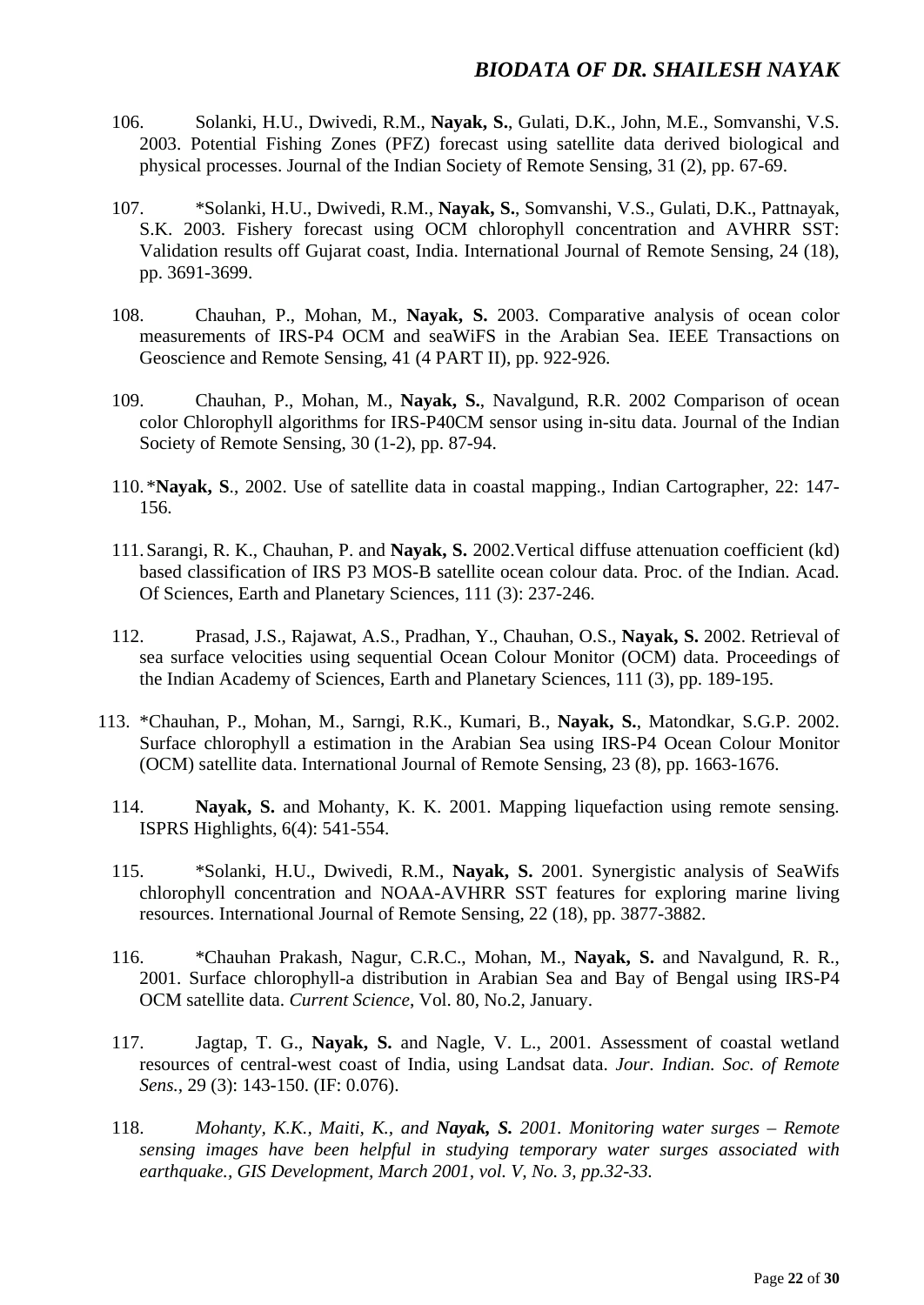- 119. Sarangi, R. K., Chauhan, P., Mohan, M., **Nayak, S.** and Navalgund, R. R., 2001. Phytoplankton distribution in the Arabian Sea using IRS-P4 OCM satellite data'. *Inter. Jour. of Remote Sensing*, Vol. 22, No.15.
- 120. Sarangi, R.K., Chauhan, P., **Nayak, S.** 2001. Chlorophyll- a concentration along west coast of India using IRS-P3 MOS-B data. Journal of the Indian Society of Remote Sensing, 29 (4), pp. 197-201.
- 121. \*Solanlki, H.U., Dwivedi, R.M., **Nayak, S.**, Jadeja, J.V., Thakar, D.B., Dave, H.B., Patel, M.I. 2001. Application of Ocean Colour Monitor chlorophyll and AVHRR SST for fishery forecast: Preliminary validation results off Gujarat coast, northwest coast of India. Indian Journal of Marine Sciences, 30 (3), pp. 132-138.
- 122. Sarangi, R.K., Chauhan, P., **Nayak, S.** 2001. Phytoplankton bloom monitoring in the offshore water of northern Arabian Sea using IRS-P4 OCM satellite data. Indian Journal of Marine Sciences, 30 (4), pp. 214-221.
- 123. \***Nayak, S.**, Bahuguna, A. 2001. Application of remote sensing data to monitor mangroves and other coastal vegetation of India. Indian Journal of Marine Sciences, 30 (4), pp. 195-213.
- 124. Gupta, M.C., Krishnarajan, V.P., **Nayak, S.** 2001. Brackish water aquaculture site selection in coastal track of Cannanore (Kerala) Using remote sensing and GIS techniques. Journal of the Indian Society of Remote Sensing, 29 (1-2), pp. 79-83.
- 125. \***Nayak, S.**, Sarangi, R.K., Rajawat, A.S. 2001. Application of IRS-P4 OCM data to study the impact of cyclone on coastal environment of Orissa. Current Science, 80 (9), pp. 1208-1213.
- 126. Gupta M.C, Murali O. M, Prakash Mantry, Oza S.R and **Nayak, S.** 2000.'Coastal Zone Information System (CZIS): A GIS based system to prepare CZMP'. *GIS Development*, Vol. IV, Issue 12, December
- 127. **Nayak, S.,** Bahuguna, A., Chauhan, P., Chauhan, H. B., and Rao. R. S., 1997. Remote sensing applications for coastal environmental management in India. *MAEERS'S MIT PUNE Journal,* 4(15&16): 113-125.
- 128. \***Nayak, S.**, Chauhan, P., Chauhan, H.B., Bahuguna, A., Narendra Nath, A. 1996. IRS-1C applications for coastal zone management. Current Science, 70 (7), pp. 614-618.
- 129. **Nayak, S.** 1996. Monitoring the coastal environment of India using satellite data Science, Technology and Development, 14 (2), pp. 100-120.
- 130. \*Chauhan, P., **Nayak, S.**, Ramesh, R., Krishnamoorthy, R., Ramachandran, S. 1996. Remote Sensing of suspended sediments along the Tamil Nadu coastal waters. Journal of the Indian Society of Remote Sensing, 24 (2), pp. 105-114.
- 131. Dadhwal, V. K. and **Nayak, S.** 1993. A preliminary estimate of biogeochemical cycle of carbon for India.*Science and Culture*, 59 (1 & 2): 9-13.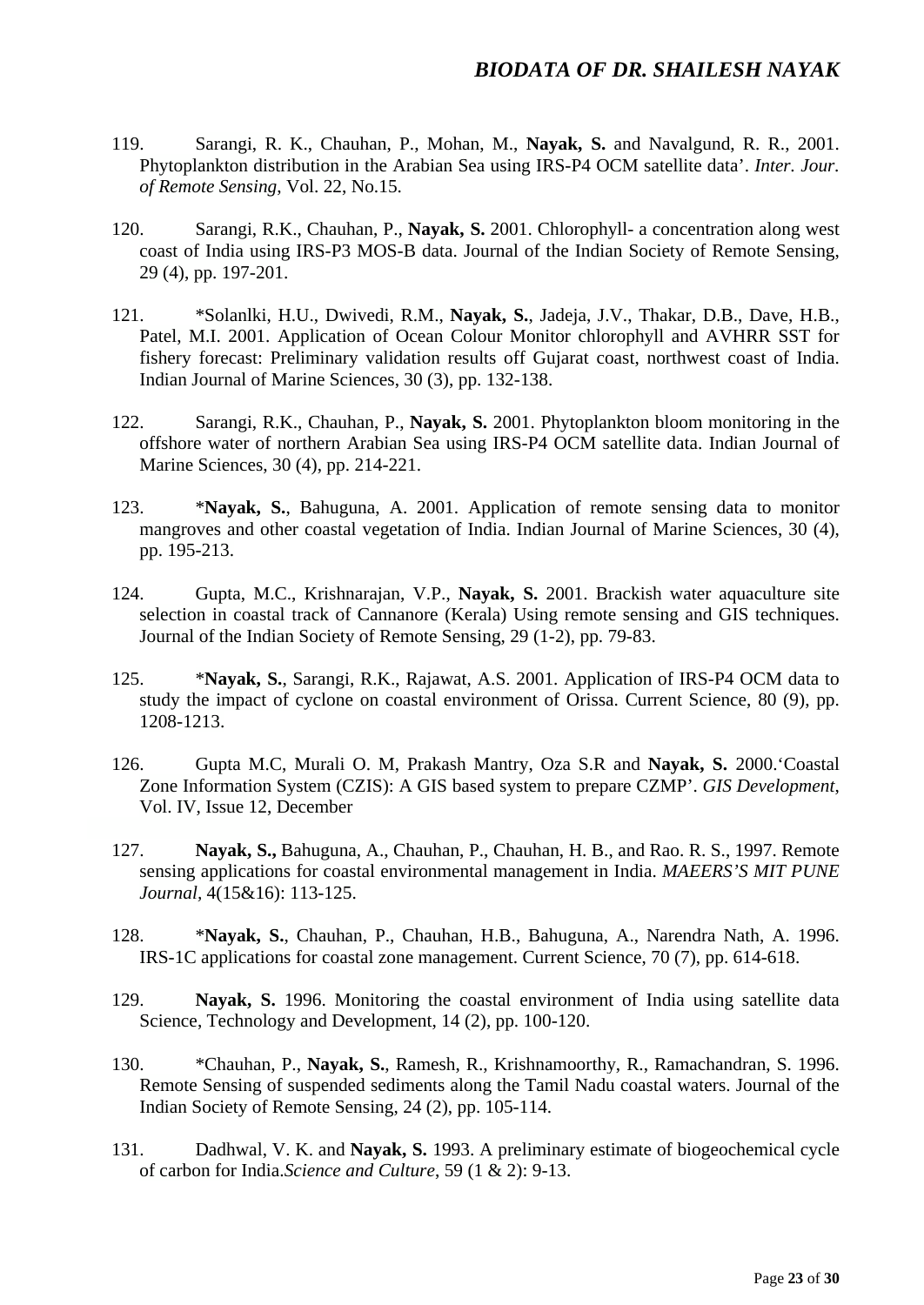- 132. Desai, P. S., Narain, A., **Nayak, S.,** Manikiam, B., Adiga, S. and Nath, A. N., 1991. IRS 1A applications in coastal and marine resources. *Current Science*, 61 (3 & 4): 204-208.
- 133. **Nayak, S.,** Pandeya, Anjali, Gupta, M.C., Trivedi, C.R., Prasad, K.N., Kadri, S.A. 1989. Application of satellite data for monitoring degradation of tidal wetlands of the Gulf of Kachchh, western India. Acta Astronautica, 20, pp. 171-178.
- 134. \*Shaikh, M.G., **Nayak, S.**, Shah, P.N., Jambusaria, B.B. 1989. Coastal landform mapping around the Gulf of Khambhat using Landsat TM data. Journal of the Indian Society of Remote Sensing, 17 (1), pp. 41-48.
- 135. Sahai, B. et al., 1985. Land use survey of Idduki district. *Inter. Jour. of Remote Sensing*, 6 (3 & 4): 507-515. 1985.
- 136. \***Nayak, S. R.**, Sahai, Baldev. 1985. Coastal Morphology: A case study of the Gulf Of Khambhat (Cambay). International Journal of Remote Sensing, 6 (3-4), pp. 559-567..
- 137. Muley, M. V. and **Nayak, S.** 1983. Hydrogeomorphic studies in Banaskantha and Mehsana districts (Gujarat) using Landsat data. *Jour. Indian. Soc. Remote Sensing*, 11 (2) : 47-52.
- 138. **Nayak, S.,** Patel, P. K. and Desai, S. D. 1982. Quaternary lateritisation in South Gujarat., *Recent Researches in Geology*, 9 : 225-233.
- 139.**Nayak, S.,** Desai, N. D. and Shrigarpure, D. M.**,** 1982. Recent sediment outwash of Mahi river section between Kadana and Fajalpur – a relation of grain size to sediment distribution pattern.**,***Recent Researches in Geology*, 9 : 297-306.
- 140.Patel, P. K., **Nayak, S.** and Desai, N. D.1982.Granulometric techniques confirming depositional environments of the Ambica river sediments.**,***Recent Researches in Geology*, 9 : 307-310.
- 141.**Nayak, S.** and Shringarpure, D. M. 1981. Kutch bauxites: evidence from exotic gibbsitised fossils of synsedimentary deposition near Naredi, Western India., *Sedimentary Geology*, 24: 117-124. (IF: 1.957).
- 142.**Nayak, S.** and Desai, S. D.1978. A classification of bauxite deposits of Kutch based on their mode of occurrence.*Mineral Wealth*, 14 (1) : 20-25.

## **Scientific Reviews**

- 1. \***Nayak, S.** 2017. Coastal Zone Management in India. -present status and future needs. Jour. Geospatial Information Science (GSIS) 20 (2), Special Issue on 'Perspectives of the Nature of Geospatial Information, DOI: 10.1080/10095020.2017.1333715.
- 2. \***Nayak, S.,** Rahul Mohan, Ravichandran, M., Pant, N., Ganju, A., and Sathyakumar. 2017. Recent Antarctic Research in India: The National Committee Report to SCAR (2017). Proc. of the Indian National Academy of Sciences, Thematic Issue, 83(2): 245-248. DOI:10.16943/pit said/2017/48943.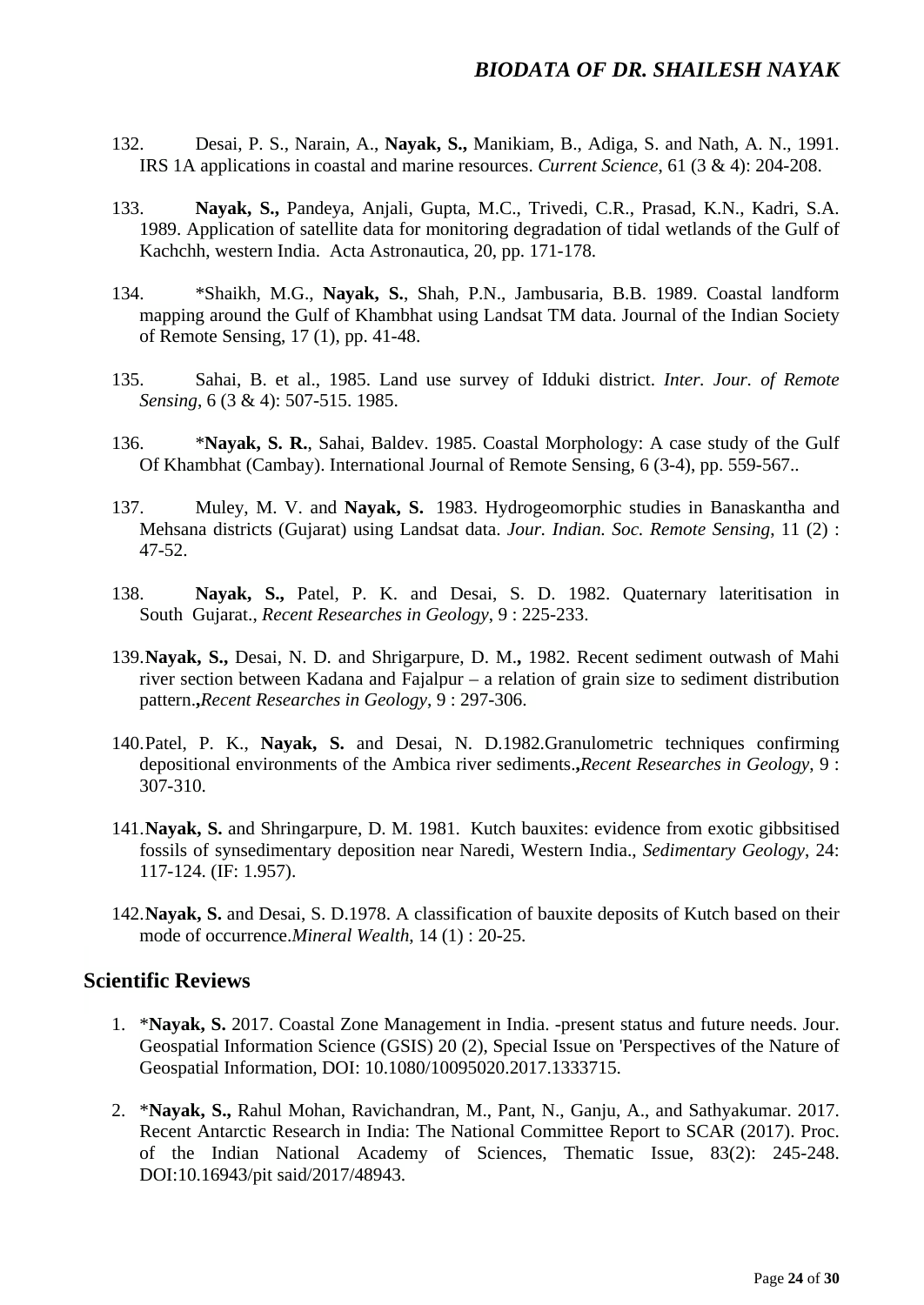- 3. **Nayak, S.** 2016. Perspectives for Geosciences in India. Current Science, 111 (12): 1912- 1914.
- 4. **Nayak, S.** 2016. 36th International Geological Congress -2020 India: A Broad Perspective. Jour. Geol. Soc. India, 88, Nov. 2016, 535-538.
- 5. **ayak, S.** 2008. Polar research in India, Indian Journal of Marine Sciences, 37 (4), pp. 352- 357.
- 6. Zlatanova, S., **Nayak, S.** 2007. Second Gi4DM symposium: Remote sensing and GIS in disaster monitoring, GIM International, 21 (1), pp. 38-39.
- 7. **Nayak, S.** 2000. Quaternary geomorphology of the Gujarat Coast: an overview. *Indian Jour. Of Geomorphology,* 5(1&2):9-22.
- 8. **Nayak, S.** and Desai, S. D.1977. Bauxite as a refractory material.Jour. M. S. University of Baroda, 25-26 (3): 1-7.
- 9. **Nayak, S.** and Desai, S. D.1976. Utilisation of bauxite in industries**,** *Mineral Weal*th, 12 (3):  $3-11.$

## **Chapters Contributed to Books**

- 1. Nayak, S. 2016. Balancing development and environmental concerns. In Asia and Arctic, Narratives, Perspectives and Policies. Eds. Vijay Sakura and Kapil Narula. Springer, Singapore. Pp. 27-30.
- 2. Kulkarni, A. V., Nayak, S. and Pratibha, S. 2016. In Observed Climate Variability and Change over the Indian Region. 2016. Eds. M. N. Rajeevan and Shailesh Nayak. Springer. Singapore. 193-220.
- 3. Gupta, Harsh al. 2016. Investigations on continued reservoir triggered seismicity at Koyna. 2016. In Tectonics of the Deccan Large Igneous Province (Eds. S. Mukherjee, A. A. Mishra, G. Calves & M. Nemcok). Geological Society, London, Special Publications, 445. <http://doi.org/10.1144/SP445.11>
- 4. \***Nayak, S**. 2016. Potential Fishing Zones: Science to Service. From Fishing Hamlet to Red Planet. India's Space Journey (Ed. P.V. Manoranjan, B.N. Suresh, V.P. Balagaganadharan). Hamper Collins Publisher. India.
- 5. **Nayak, S**. 2014. Towards Stewardship of Oceans. India: Culture of Science Glorious Past and Bright Future, (Ed. R.C. Sobti and G.S. Rautela). PP. 735-756. Narendra Publishing House, Delhi, India.
- 6. \***Nayak, S**. and Srinivasa Kumar, T.**,** 2011.Tsunami Watch and Warning Centres, Encyclopedia of Solid Earth Geophysics. In: Gupta, Harsh K. (ed.), Springer Dordrecht, Vol. 2.pp. 1498-1505.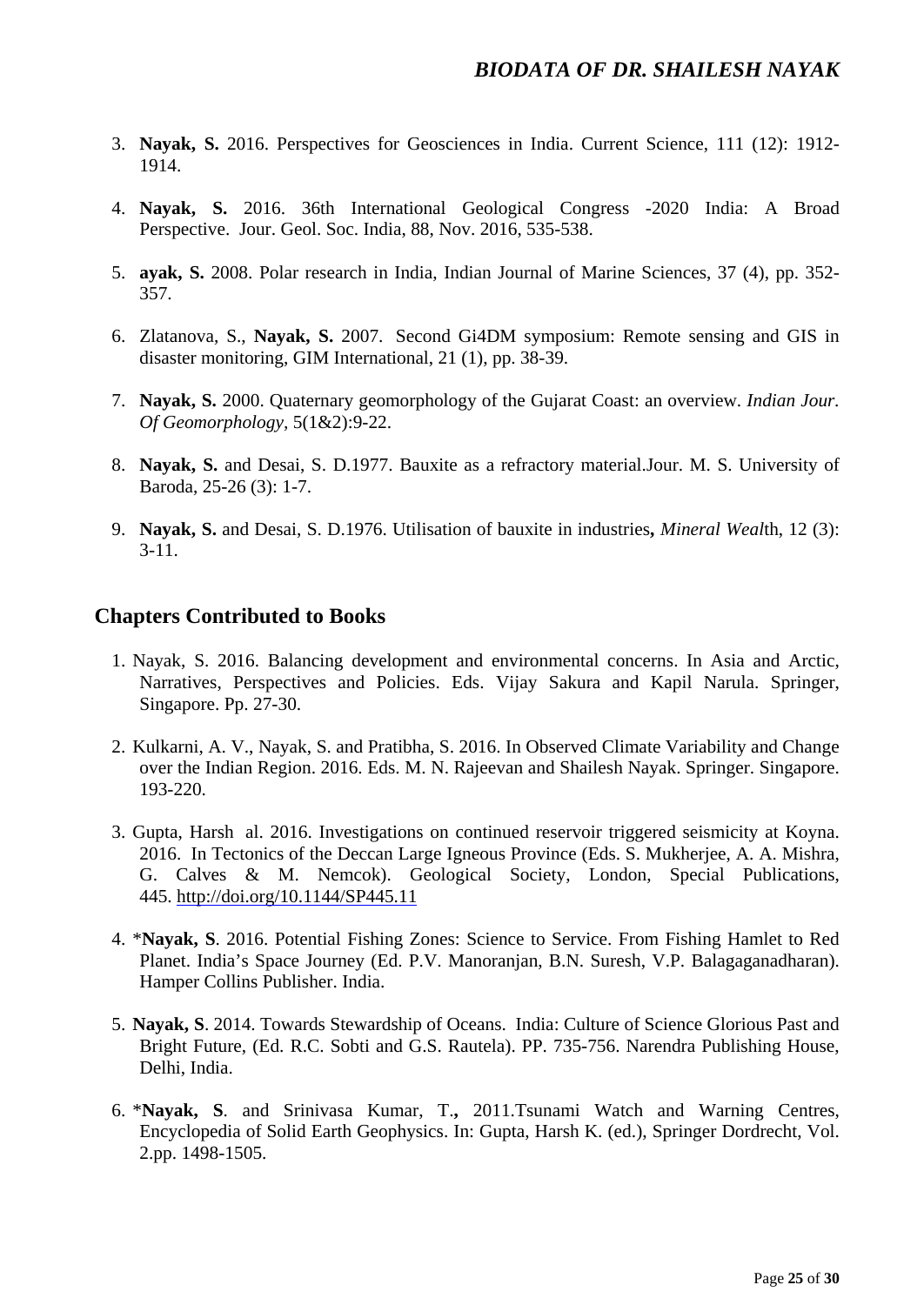- 7. \***Nayak, S.** 2009. Application of Remote Sensing and GIS for Coastal Zone Management. In Manual of Geographic Information Systems (ed. M. Madden), The American Society for Photogrammetry and Remote Sensing, Bethesda, MD. pp. 1075-1094.
- 8. **Nayak, S**. and Srinivasa Kumar, T., 2009. The First Tsunami Early Warning Centre in the Indian Ocean., In 'Risc Wise', Tudor Rose, UK. pp.175-177
- 9. **Nayak, S**. and Bahuguna, A. 2008. Application of remote sensing for damage assessment of coastal ecosystems in India due to the December 2004 tsunami., In Remote Sensing and GIS Technologies for Monitoring and Prediction of Disasters. (Nayak, S. and Zlatanova, Sisi Eds). pp.37-56.
- 10. Wilson, C., Morales, J., **Nayak, S.,** Asanuma, I. and Feldman, G., 2008. Ocean-colour Radiometry and Fisheries. In Why Ocean Colour? The Societal Benefit of Ocean-Colour Technology (Eds. T. Platt, N. Hoepffner, V. Stuart, C. Brown). Reports of the International Ocean-Colour Coordinating Group, No. 7, IOCCG, Dartmouth, Canada. pp.47-58.
- 11. **Nayak, S.,** Srinivaskumar, T., and Nagarajakumar, M., 2007. Satellite-based fishery service in India. In Full Picture Group on Earth Observations (GEO)Tudor Rose, Switzerland. pp. 256-257.
- 12. Desa, E., Berque, J., Odido, M., Mazzilli, S., Holland, G., Hoguane, A., Ittekkot, V., **Nayak, S.,** Salami, A., Torres, P. O., 2007. The business of capacity-development., In Full Picture, Group on Earth Observations (GEO),Tudor Rose, Switzerland. pp. 243-245.
- 13. Mohanty, P.K., Pradhan, Y., **Nayak, S.**, Panda, U.S., Mohapatra, G.N. 2008. Sediment dispersion in the Bay of Bengal Monitoring and Modeling. Lakes and Coastal Environments, pp. 50-78.
- 14. Bahuguna, I. M., Kulkarni, A. V., **Nayak, S.,** Rathore, B. P. , Negi, H. S. And Mathur, P. 2006. Fusion of panchromatic and multi-spectral Indian Remote Sensing Satellite images for identification of the Gangotri Glacier snout., Geological Survey of India Special Publication Number 80, pp. 53-60.
- 15. Solanki, H. U., Dwivedi, R. M. and **Nayak, S. 2003.** Seasonal and spatial variability in satellite derived thermal chlorophyll features: A synergistic application for exploring fishery resources., In Large Marine Ecosystem: Exploration and Exploitation for Sustainable Development and Conservation of Fish Stocks (Ed. V. S. Somvanshi), Fishery Survey of India: 166-182.
- 16. Baba, M., **Nayak, S.** 2002. Chapter Fifteen Muddy coasts of India, Proceedings in Marine Science, 4 (C), pp. 375-390.
- 17. **Nayak, S.** 2000.Critical Issues in coastal zone management and role of remote sensing. *In Subtle Issues in Coastal Zone Management.* Indian Institute of Remote Sensing, Dehradun. Pp. 77-98.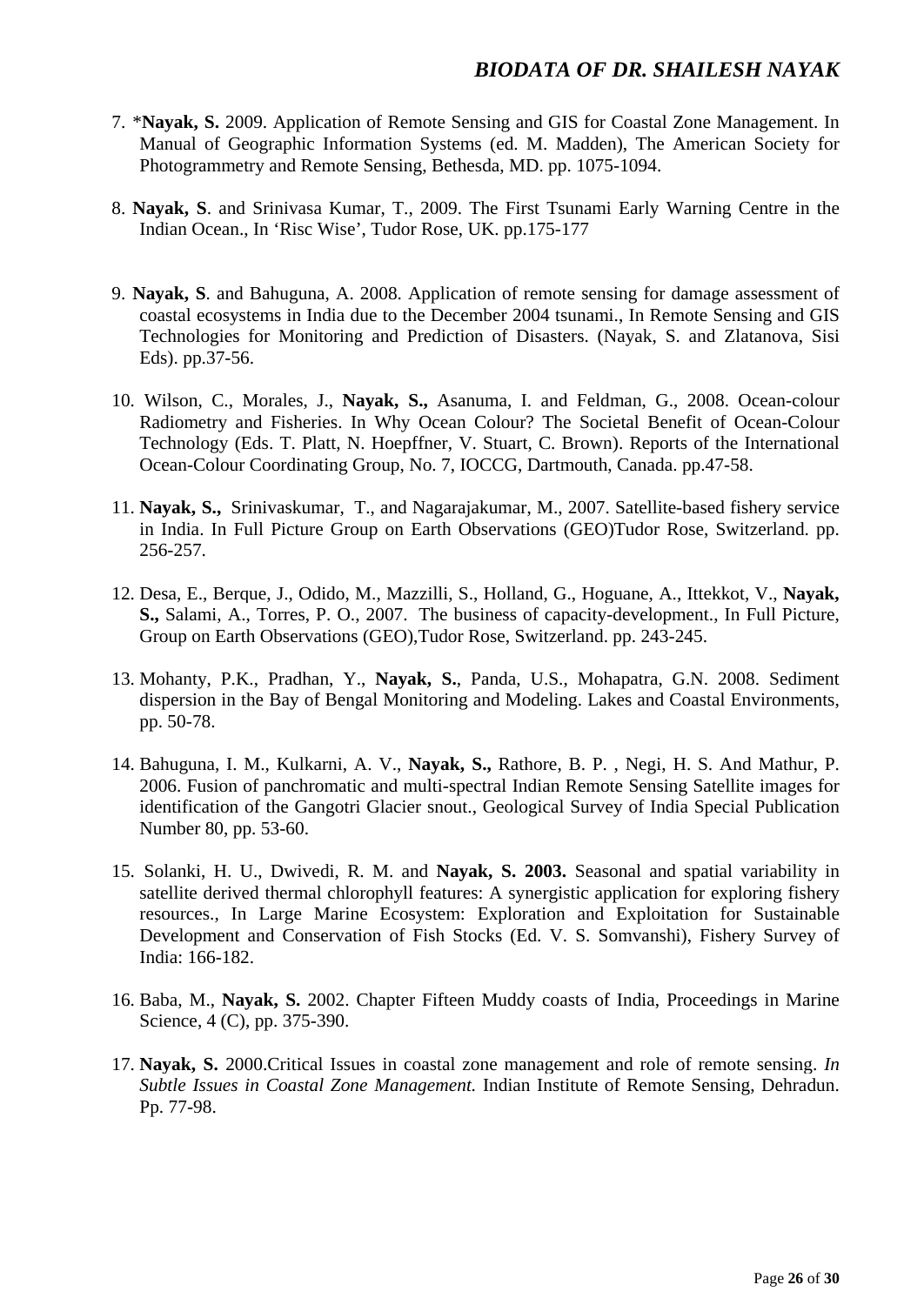- 18. Bhattacharya, S., Nanda, J. and **Nayak, S**. 1999. Land use pattern within the coastal regulation zone of West Bengal: Application of SPOT 1 HRV MLA data. *In Environmental Problems of Coastal Areas in India (Ed. V. K. Sharma)*. Bookwell, Delhi. Pp. 253-276..
- 19. \*Nayak S. 1994. Application of remote sensing in study of mangrove ecosystems. *In Conservation of Mangrove Forest Genetic Resources – A Training Manual.* M. S. Swaminathan Research Foundation, Madras and International Tropical Timber Organisation, Yokohama. pp. 203-220.
- 20. **Nayak, S.** 1994.Application of remote sensing data for estimation of impact of sea level rise along the Gujarat coast.*In Global Change Studies. Scientific Results from ISRO Geosphere Biosphere Programme.* ISRO-GBP-SR-42-94. ISRO, Bangalore. pp. 337-348.
- 21. **Nayak, S.** and Manikiam, B., 1992. IRS 1A applications for coastal zone management*., In Natural Resources Management – New Perspective,* ISRO Hq., Bangalore. pp. 181-189.
- 22. Dadhwal, V. K. and **Nayak, S.** 1992.Biogeochemical cycle for carbon: a preliminary estimate. In the Proc. Of the Asian Workshop on International Geosphere Biosphere Programme, *IGBP Report* No. 18 (2): 109-113.
- 23. Narain, A., Dwivedi, R. M. and **Nayak, S.** 1983. Application of remote sensing for island development. *Island Development – Technology options,* Indian association of Advancement of Science, New Delhi. Pp. 77-80
- 24. Nayak, S. and Desai, S. D. 1977. Bauxite deposits of Kutch.,*Museum Bull.,Special Issue on Art, Culture and Natural History of Kutch,* 26 : 120-125.

#### **Books Edited**

- 1. **Nayak**, S., Guest editor, INCOIS Special Issue: Sentinels of the Seas, GeographyandYou (G'nY), Vol. 20(6-7), 2020, <https://www.geographyandyou.com/shop/product/detail/NDcy>
- 2. **Nayak**, S., Guest Editor, Special session on SUSTAINABLE OCEAN TECHNOLOGIES, CURRENT SCIENCE, VOL. 118, NO. 11, 10 JUNE 2020
- 3. \*Nayak, S., Rahul Mohan, M. Ravichandran, N. Pant, A. Ganju, Sathyakumar (Eds). Recent Antarctic Research in India: The National Committee Report to SCAR(2017). Thematic Issue, Proc. Of the Indian National Science Academy, 83 (2), June 2017. http://www.insa.nic.in.
- 4. \* M. N. Rajeevan and Shailesh Nayak (Eds). Observed Climate Variability and Change over the Indian Region. 2016. Springer. Singapore. 304 p. GIS
- 5. \***Nayak. S.** and Zlatanova, Sisi (Edi).Remote Sensing and GIS Technologies for Monitoring and Prediction of Disaster Springor-Verlag, Berlin 270 p.
- 6. Chen Jun, Jie Jiang and **Nayak, S.** The International archives of the Photogrammetry, Remote Sensing and Spatial Information Sciences, ISPRS Congress, Beijing, 2008, Vol. XXXVII, Part B4, 1864 p.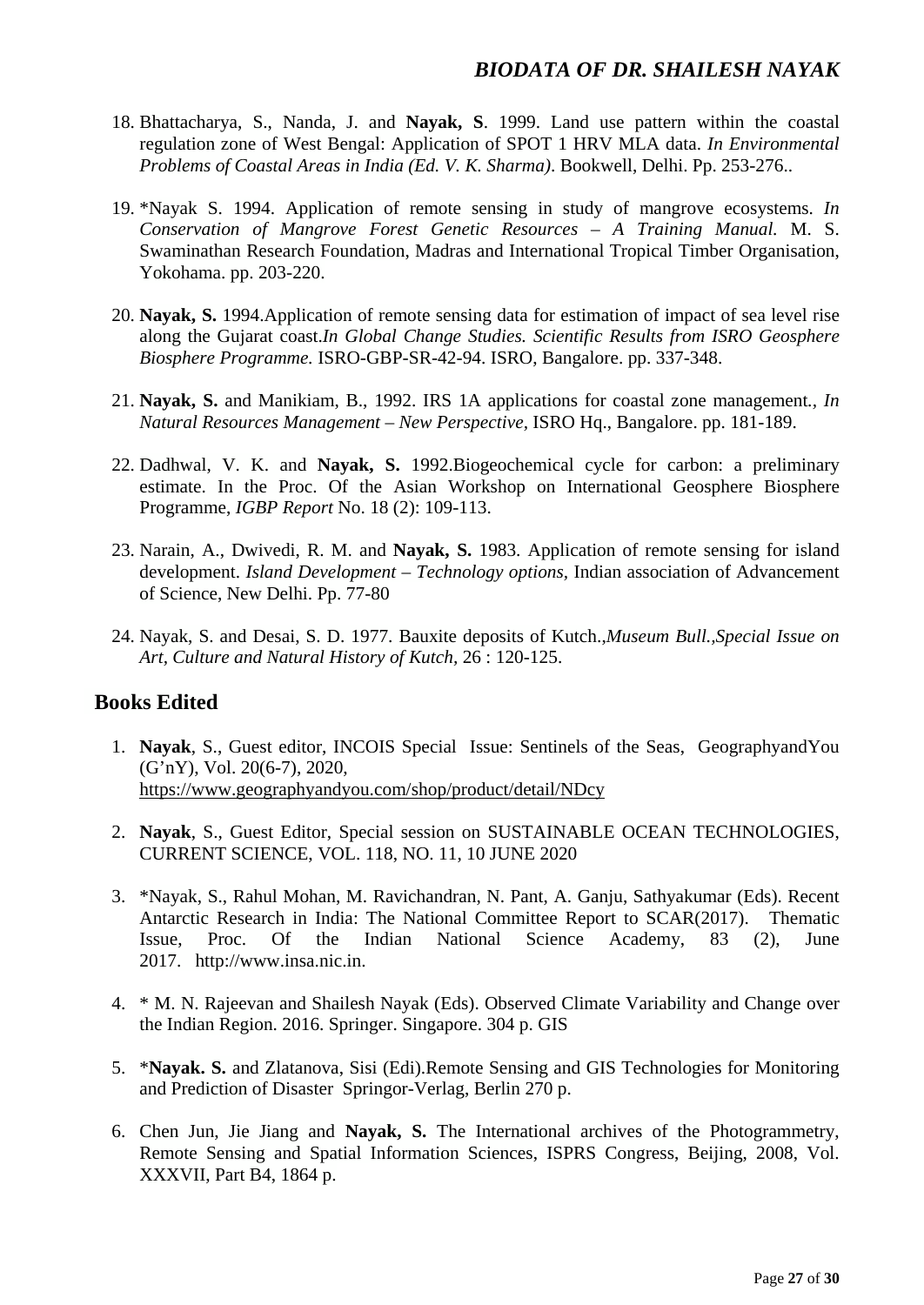- 7. **Nayak, S.** Gopal Reddy, K., Rajendra Prasad, P. (Eds.). 2007. Coastal Oceanography : Remote Sensing & GIS Applications. INCOIS & Andhra University, Visakhapatanam.
- 8. Frouin, R. J., Agarwal, V. K., Kawamura, H. **Nayak, S.,** Delu Pan. (Eds). Proc. of the Remote Sensing of the Marine Environment, Proc. Of SPIE Vol. 6406, 64016, (2006), 0277- 786X, doi : 10.1117/12.694254. 2006.
- 9. **Nayak, S.,** Pathan, S. K. and Garg, J. K. Proc. Of the ISPRS Commission IV Symposium on Geospatial Databases for Sustainable Development, Vol. XXXVI, Part 4 (A & B), 1060 p. 2006.
- 10. \***Nayak, S.** and Platt, T. Special Issue on Ocean Colour Remote Sensing, Ind. Jour. Of Marine Sciences, 34 (4):323-480. 2005.
- 11. **Nayak, S.** Special Issue on Advances in Remote Sensing Technology with special emphasis on High Resolution Imagery, 33 (1 & 2), 93-165, & 259-291.
- 12. Navalgund, R. R., **Nayak, S.** Sudarshana, R., Nagaraja, R. and Ravindran, S. (Eds). Proc. Of the ISPRS TC VII Symposium on Resources and Environmental Monitoring, Vo1 & 2, 1477 p.2002.
- 13. Member, Editorial Board. Proceedings of the Symposium on Engineering Applications of Remote Sensing and Recent Advances, Indore. 1989

## **Important Reports**

- 1. **Nayak, S.**2003.IRS P4 OCM/SATCORE Project Report. Atmospheric Correction, Bio-Optical Algorithm Development and Validation of IRS –P4 OCM Data. Vol.I, Scientific Report, Space Applications Centre, Ahmedabad. IRS P4/SATCORE/SAC/RESIPA/MWRG/SR/22/2003. 114 P. 2003
- 2. **Nayak, S.**2003. IRS P4 OCM/SATCORE Project Report. Ocean Colour Applications to Ocean Biology. Vol. II. Scientific Report, Space Applications Centre, Ahmedabad. IRS P4/SATCORE/SAC/RESIPA/MWRG/SR/22/2003. 111 P. 2003.
- 3. **Nayak, S**. 2003.IRS P4 OCM/SATCORE Project Report. Coastal Processes Vol. III. Scientific Report, Space Applications Centre, Ahmedabad. IRS P4/SATCORE/SAC/RESIPA/MWRG/SR/22/2003. 120 P. 2003.
- 4. **Nayak, S**. 2003. Eco-morphological Zonation of selected Coral Reefs of India using Remotely Sensed Data. Scientific Note, Space Applications Centre, Ahmedabad. SAC/RESIPA/MWRG/MSCED/SN/16/2003. 109 p.
- 5. **Nayak, S.** 2003. Community zonation of selected Mangrove Habitats of India using satellite Data. Scientific Note, Space Applications Centre, Ahmedabad. SAC/RESIPA/MWRG/MSCED/SN/17/2003. 92 p.
- 6. Anon. 2003. Island Ecosystem for Andaman and Nicobar. Scientific Note, Space Applications Centre, Ahmedabad. SAC/RESIPA/MWRG/MSCED/TR/15/2003. 84 p.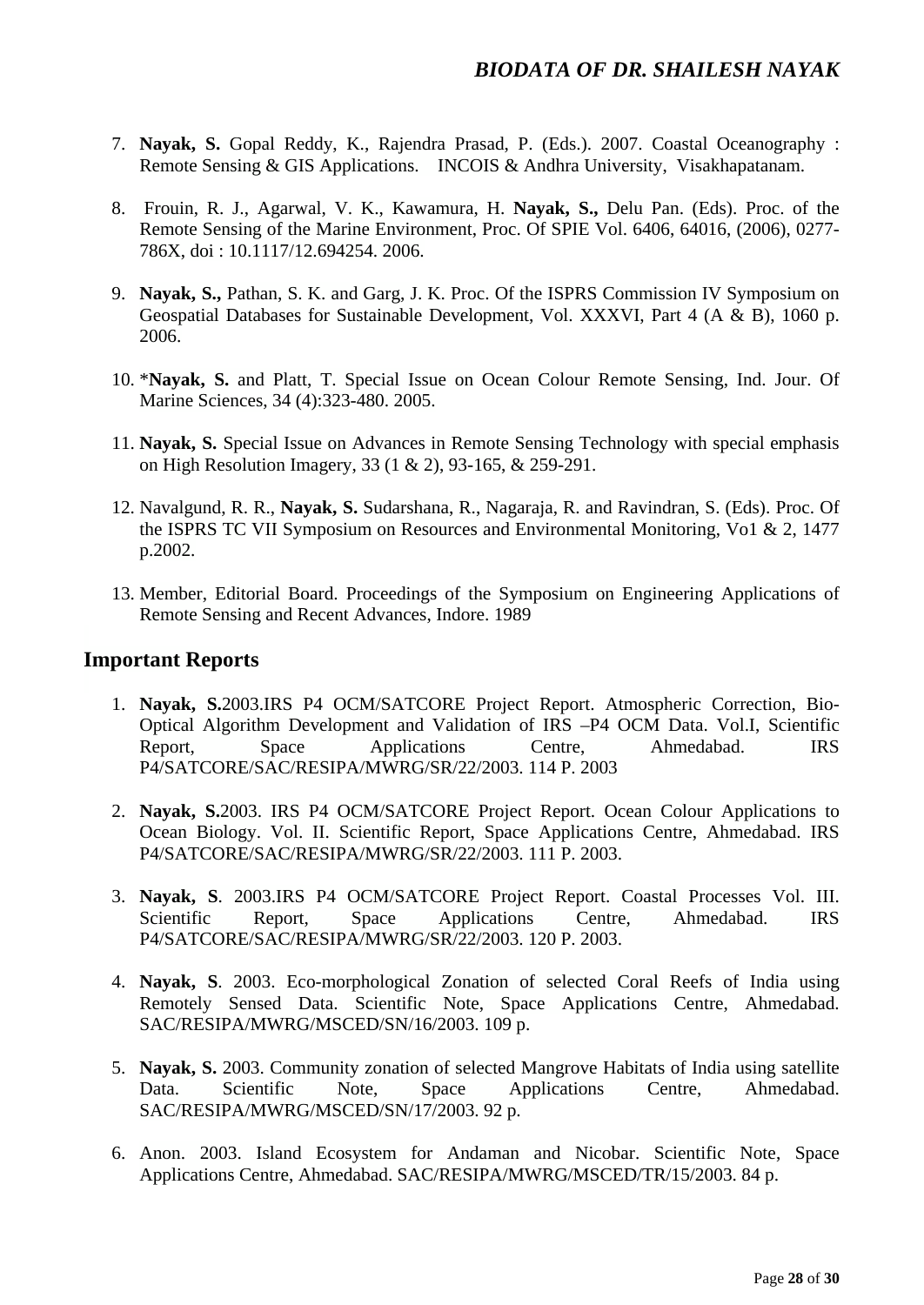- 7. **Nayak S**., Anjali Bahuguna, H.B. Chauhan and R.S. Rao. 1999. Mangrove Atlas of India. Atlas (Other documents). Space Applications Centre, Ahmedabad. SAC/RESA/MWRD/OD/02/99 May, 1999. 63 p.
- 8. **Nayak, S.,** Rao, R. S., Bahuguna, A., Chauhan, H. B. 1998. Coastal Land Use Atlas of India. V. 2 (Andhra Pradesh, Orissa, West Bengal) SAC/RSA/RSAG/CMASS/OD/11/98. 113 p. 1998.
- 9. **Nayak, S.** and Bahuguna, A. 1998. Coastal Land Use Atlas of India. V. 1 (Tamil Nadu, Andaman and Nicobar Group of Islands) SAC/RSA/RSAG/CMASS/OD/10/98. 103 p. 1998.
- 10. Bahuguna Anjali and Nayak, S. Coral Reefs of the Indian Coast. Scientific Note. SAC, A'bad. SAC/RSA/RSAG/DOD-COS/SN/16/97. 56 p.
- 11. **Nayak, S**. and Bahuguna, A. 1997. Coral Reef Atlas of India. SAC/RSA//RSAG//DOD-COS/OD/13/97. 96 P. 1997.
- 12. Anon. Atlas of Coastal Habitats of Selected Marine protected Areas of India. Project Report. Space Applications Centre, Ahmedabad. SAC/RESIPA/MESG/PR/59/2007. 2007. 76 p.
- 13. **Nayak, S.** et al. 2003. Eco-morphological Zonation of selected Coral Reefs of India using Remotely Sensed Data. Scientific Note, Space Applications Centre, Ahmedabad. SAC/RESIPA/MWRG/MSCED/SN/16/2003. 109 p. 2003.
- 14. **Nayak, S.** et al. 2003. Community zonation do selected Mangrove Habitats of India using satellite Data. Scientific Note, Space Applications Centre, Ahmedabad. SAC/RESIPA/MWRG/MSCED/SN/17/2003. 92 p. 2003.
- 15. Anon. 2003. Island Ecosystem for Andaman and Nicobar. Scientific Note, Space Applications Centre, Ahmedabad. SAC/RESIPA/MWRG/MSCED/TR/15/2003.84 p.
- 16. Anon. 2003. IRS P4 OCM/SATCORE Project Report. Atmospheric Correction, Bio-Optical Algorithm Development and Validation of IRS –P4 OCM Data. Vol. I. Scientific Report, Space Applications Centre, Ahmedabad. IRS P4/SATCORE/SAC/RESIPA/MWRG/SR/22/2003. 114 P. 2003.
- 17. Anon. 2003. IRS P4 OCM/SATCORE Project Report. Ocean Colour Applications to Ocean Biology. Vol. II. Scientific Report, Space Applications Centre, Ahmedabad. IRS P4/SATCORE/SAC/RESIPA/MWRG/SR/22/2003. 111 P. 2003.
- 18. Anon. 2003. IRS P4 OCM/SATCORE Project Report. Coastal Processes Vol. III. Scientific Report, Space Applications Centre, Ahmedabad. IRS P4/SATCORE/SAC/RESIPA/MWRG/SR/22/2003. 120 P. 2003.
- 19. Rajawat, A. S., Gupta, M., Acharaya, B. C. and **Nayak, S.** 2004. Impact of new mouth opening on morphlogy and water quality of the Chilika lagoon – a study based on IRS P6. In 'IRS P6 Early Evaluation Studies' Scientific Report, Space Applications Centre, Ahmedabad. SAC/RESIPA/SR/02/Oct. 2004. pp. 123-138. 2004.